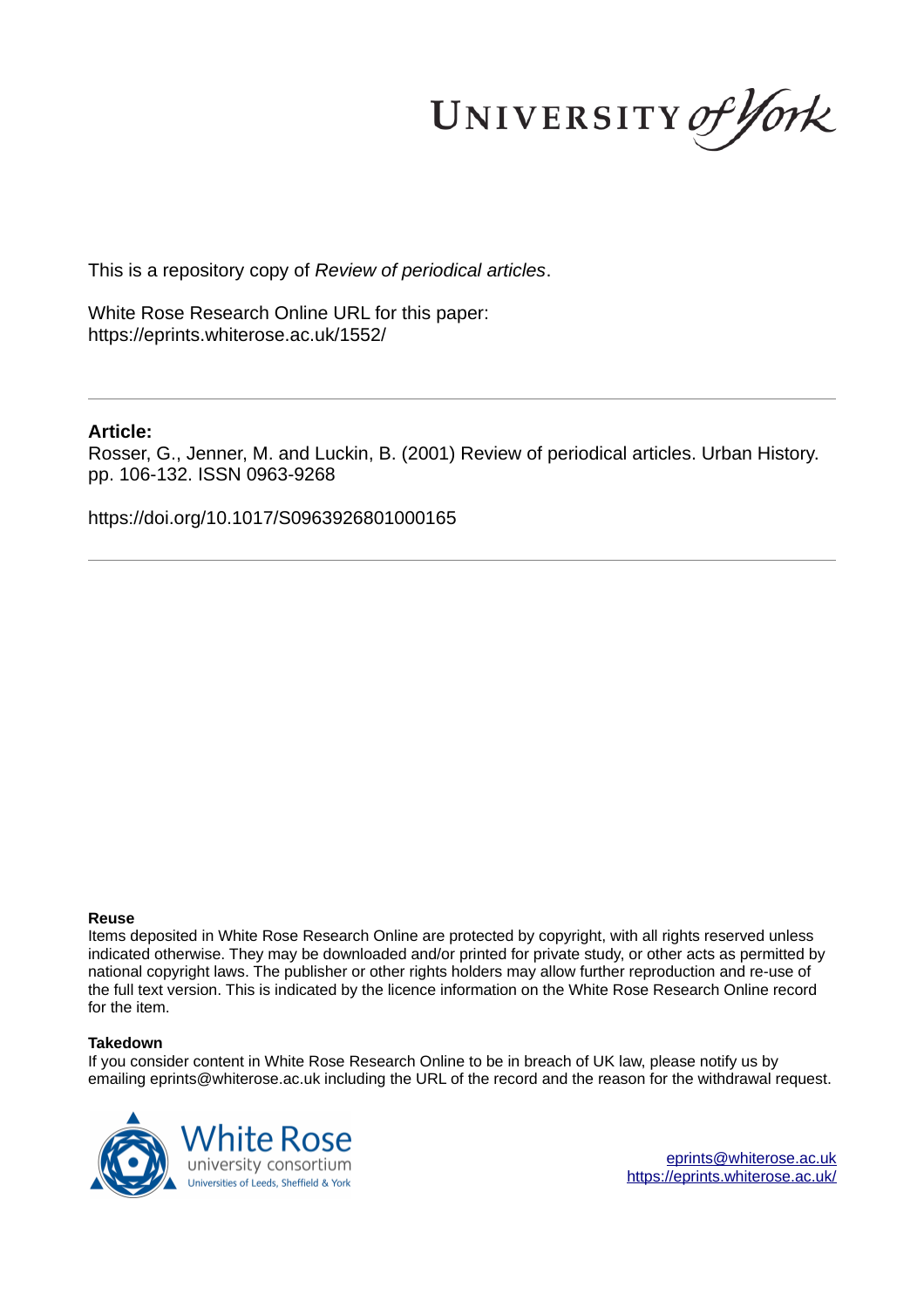Urban History, 28, 1 (2001) # 2001 Cambridge University Press Printed in the United Kingdom

# Review of periodical articles

GERVASE ROSSER, MARK JENNER and BILL LUCKIN St Catherine's College, Oxford, OX1 3UJ Dept of History, University of York, Heslington, York, YO1 5DD Division of Humanities, Bolton Institute of Higher Education, Bolton, BL2 1JW

### Pre-1500

There is only one true city, wrote St Augustine, and it is not of this world. The pessimistic Christian response to the fall of Rome in AD 410, epitomized in Augustine's City of God, affected the development of the later medieval city to a degree which has yet, even now, to be fully appreciated. In the Christian city of the Middle Ages the divinity was normally confined to the sanctuaries of his churches, whose topographical prominence and harmonious proportions made manifest an otherwise hidden spiritual order. Outside the cloister gates, disorder reigned: a general lack of planning revealed the meaninglessness of the outward, secular life. This dichotomy between an inner world of spirit and a public world of transient matter was embodied in the recurrent tensions between spiritual and secular space which ran as a motif throughout the history of medieval towns. Modern studies which have emphasized (not, of course, without reason) the secular political and economic power of ecclesiastical institutions in the medieval city have perhaps distracted attention unduly from the real differences of ethos which, within the town, distinguished religious space from that of the surrounding lay world.

That segregation is underlined, in the context of the cities of northern Italy, by M.C. Miller, `Religion makes a difference: clerical and lay cultures in the courts of northern Italy, 1000-1300', American Historical Rev., 105 (2000), 1094-1130. Miller's particular interest is in the design and function of administrative halls, where she notes a telling distinction between the wide halls of communal governments, conducive to open and equal discussion, and the elongated halls of the bishops who in this period still ruled many of the Italian cities. The latter spaces, with their dais ends, expressed the hierarchical vision of the dominant churchmen. The iconography of fresco decorations in the same halls bears out and reinforces the difference of emphasis. As civic communes increasingly competed with episcopal authority, tensions were focused in the sites and structures of these buildings. Miller reconsiders the familiar but intensely interesting case of Bergamo, where a communal church of Santa Maria, known as 'the chapel of the city', was begun in defiance of the adjacent cathedral of San Vincenzo, and used for civic meetings. The bishop, however, evidently counterattacked by extending his own hall in such a way as to block the completion of Santa Maria with a nave. A partially analogous case is that of the contemporary bishops of Amiens who, in order to bolster their prestige and contain civil strife, associated themselves with holy places in the urban landscape, granting charters to shrines, publicizing the lives of local saints, and carrying out relic translations.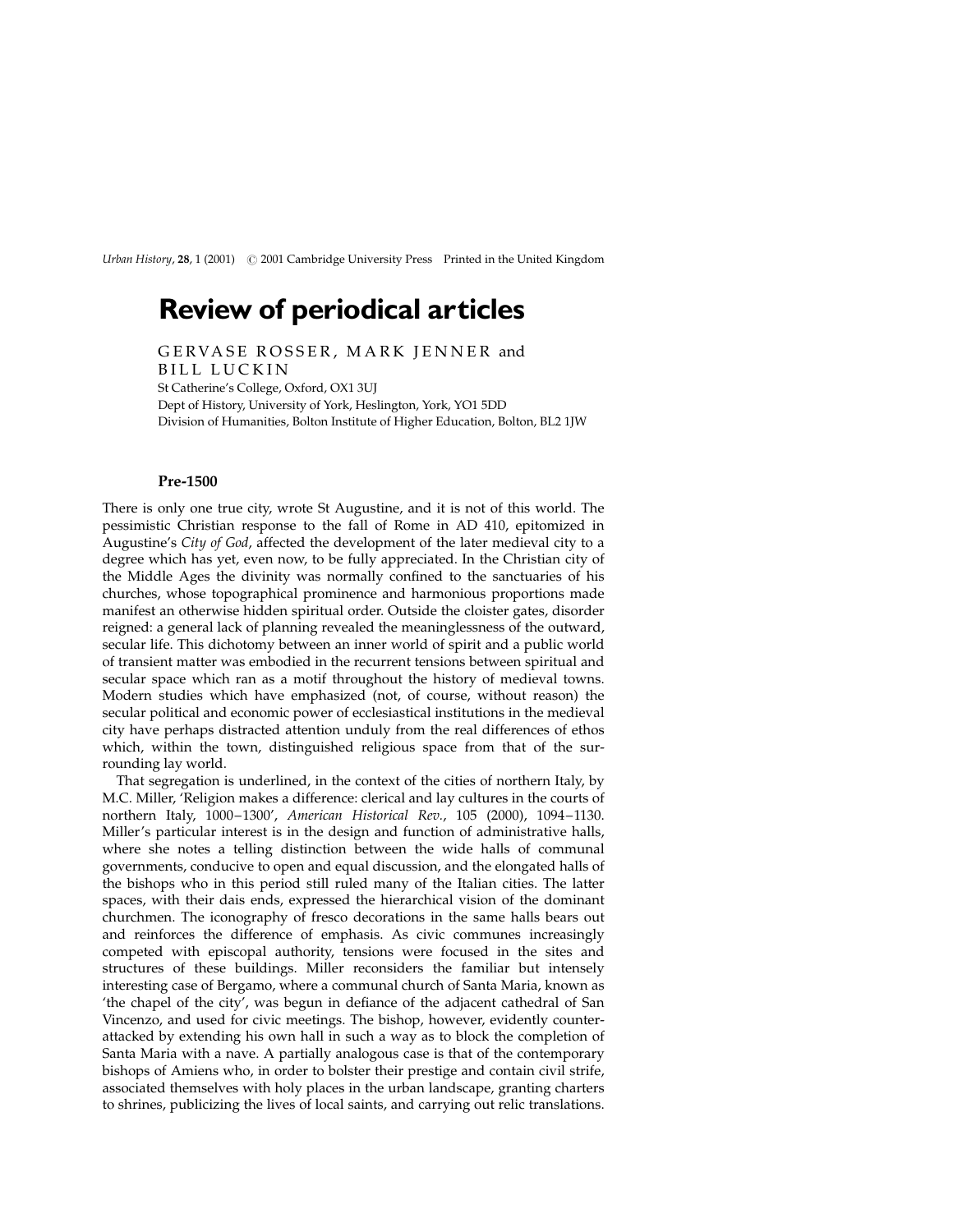The argument is that of J.S. Ott, `Urban space, memory, and episcopal authority: the bishops of Amiens in peace and conflict,  $1073-1164'$ , Viator, 31 (2000), 43-77. So Bishop Guy de Ponthieu established the monastery of Saint-Martin-aux-Jumeaux in 1073, on the putative spot where Martin himself was said to have shared his cloak with a beggar. The foundation charter celebrates the bishop's patronage, and thus his connection both with one of Amiens' holy protectors and with this particular site at the unruly city limits. The collective urban memory was thus tapped and partially appropriated by the bishop, who thus consolidated his own paternalistic identity in relation to the townspeople.

Of course, the very fact that the leading citizens of Bergamo focused their activities in a chapel of the Virgin Mary proved that bishops (whatever they might claim) had no monopoly on the creation of holy space. The making and promotion of urban saints repeatedly illustrates the successful borrowing by secular civil governors of a cloak of spiritual authority. A classic case is that of Padua, whose commune in 1259 adopted the Franciscan Sant'Antonio as the city's official protector, after he was reputed to have saved the town from the tyrant Ezzelino. The saint's burial place became the civic church par excellence, even though it was not the cathedral. Apart from making contributions to the building and maintenance of this basilica, the city governors in the 1440s commissioned from Donatello a splendid and complex bronze altarpiece representing Antonio and other Paduan saints. These large, gilded bronze statues must have made a startling impact, and may have helped to achieve the evident aim of identifying the urban elite with this highly charged location. The artistic commission is reviewed in its civic context by G.A. Johnson, 'Approaching the altar: Donatello's sculpture in the Santo', Renaissance Quarterly, 52 (1999), 627-66.

The communal memory in pursuit of a collective identity could also draw on other themes, additional to the lives of saints and potentially no less resonant. At Rome, where this issue was distilled with unusual clarity, sites especially associated with pagan history were competed for no less than the tombs of the Christian martyrs. During the course of the Middle Ages a particular series of carnival games and processions known collectively as the ludi agonis et testatie was detached from papal control, to be organized and perceived as a focus of Roman civic identity  $-$  an identity which the popes themselves endeavoured to resist. A. Sommerlechner, 'Die ludi agonis et testatie - das Fest der Kommune Rom im Mittelalter', Römische historische Mitteilungen, 41 (1999), 339-70, is a useful addition to the literature of medieval civic ritual. The nodal points of this Roman festival were the Piazza Navona, which as an ancient arena was associated with imperial games, the Capitol, with its obvious links to the foundation of the Roman republic, and the extramural Testaccio, connected in the popular imagination with Remus, who was supposedly buried under the pyramid of Cestius. It was during the papal exile from Rome during the fourteenth century that the nascent commune consolidated its hold on these games and processions, which doubtless held all the greater perceived civic importance in the absence of developed communal institutions of government.

This study of Rome reminds us of the endurance of tales about the antique past in the sphere of medieval urban vernacular culture. For too long the selfstyled `humanists' have gloried in their claimed responsibility for the supposed 'rediscovery' of ancient history. Yet these learned figures of the 'Renaissance' owed a crucial debt to traditional vernacular history, as is illustrated incidentally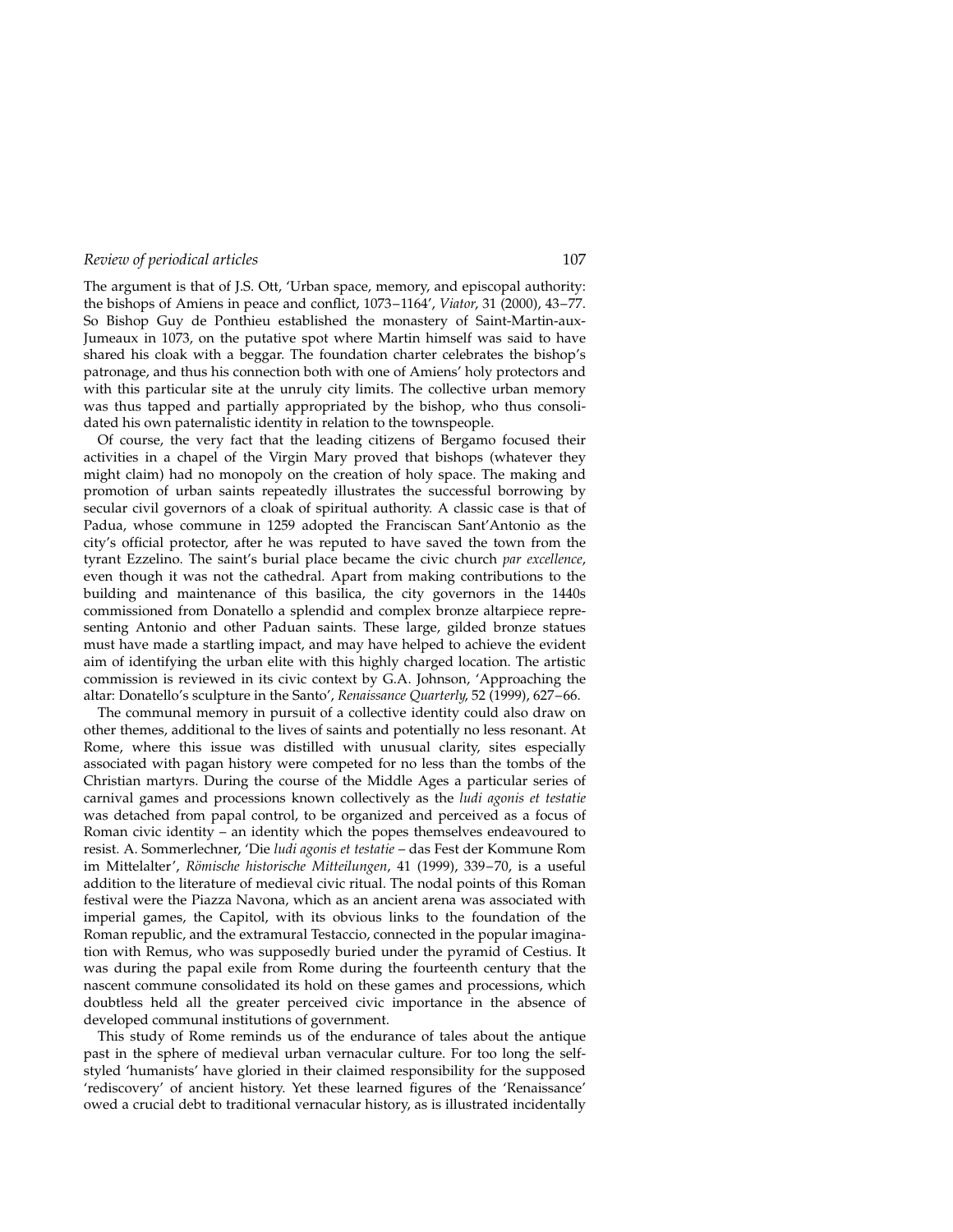by C. Branca, 'Filippo Villani, Coluccio Salutati e il "De origine"', Medioevo e Rinascimento, 13 (1999), 221 $-9$ . This lecture delivered on the occasion of the publication of a new edition, by G. Tanturli, of Filippo Villani's De origine civitatis Florentie underlines the link between the descendant and continuator of the Florentine vernacular chronicler Giovanni Villani and the humanist chancellor and historian Coluccio Salutati. Antiquity never vanished from medieval consciousness to the extent that has often been claimed. At the same time, the medieval vision naturally filtered classical survivals through Christian spectacles ± and this remained true even for the `humanists'. Earlier pilgrim guides and historical accounts such as Boncompagno da Signa's description of ancient Rome in his Liber de obsidione Ancone of c. 1200 noted the dereliction of classical buildings in the city; and Boncompagno recorded the difficulty of appreciating their former meaning (doctrina) with the passage of time and change of culture. The latter is discussed by P. Garbini, 'I "Mirabilia urbis Romae" di Boncompagno da Signa', Studi romani, 47 (1999), 13-24. But notwithstanding their uncertainties such accounts clearly evince a sense of historical perspective and of development over time. In the same way Petrarch, supposedly the inventor of a new way of looking at ancient Rome, recorded the architectural evidence of Rome's Christian conversion in time  $-$  notably the pagan temples adapted to Christian use  $-$  and lamented the city's abandonment by the popes of his own day. Contrary to a widely held view, Petrarch does not support the case for a supposed break in civic historical writing with the advent of `humanist' scholarship in the midfourteenth century. This valuable point is made by J. Summit, 'Topography as historiography: Petrarch, Chaucer, and the making of medieval Rome', J. of Medieval and Early Modern Studies, 30 (2000), 211-46. The differences of emphasis found in these various medieval writers on pagan Rome are to be attributed less to variant conceptions of history than to the diverse particular interests of these authors in contemporary debates. The various rhetorical uses of images of urban decay are exemplified again in the letter which Manuel Chrysoloras addressed in 1411 to the future Byzantine Emperor John VIII Paleologos, in which the scholar compared his personal impressions of the cities of Rome and Constantinople. The letter is analysed by A. Kioussopoulou, 'La ville chez Manuel Chrysoloras', Byzantinoslavica, 59 (1998), 71-9. Although both capitals presented scenes of degradation from former greatness, Chrysoloras urged that the monuments of antiquity in Constantinople were part of a more vital civic culture than those of Rome, and that on this basis the eastern city, and not the western, was destined to enjoy future pre-eminence.

The experimental and creative process of civic image-making in the Middle Ages is famously exemplified in frescoes of the 1330s in the town hall of Siena. Q. Skinner, 'Ambrogio Lorenzetti's Buon Governo frescoes: two old questions, two new answers', J. of the Warburg and Courtauld Institutes, 62 (1999), 1-28, restates the author's (persuasive) conviction that the enthroned figure who presides over the painted scenes is an embodiment, not (pace N. Rubinstein) of an abstract 'common good', but of the ideal governor or government of the city  $-$  in fact, of the contemporary Sienese regime of the Nine. In these tableaux, however, the Nine have taken care to identify themselves with positive images of justice. Skinner also shows that the (nine) dancers shown in the frescoes would have been recognized as making the appropriately joyful response to peace, the supreme benefit of this idealized regime.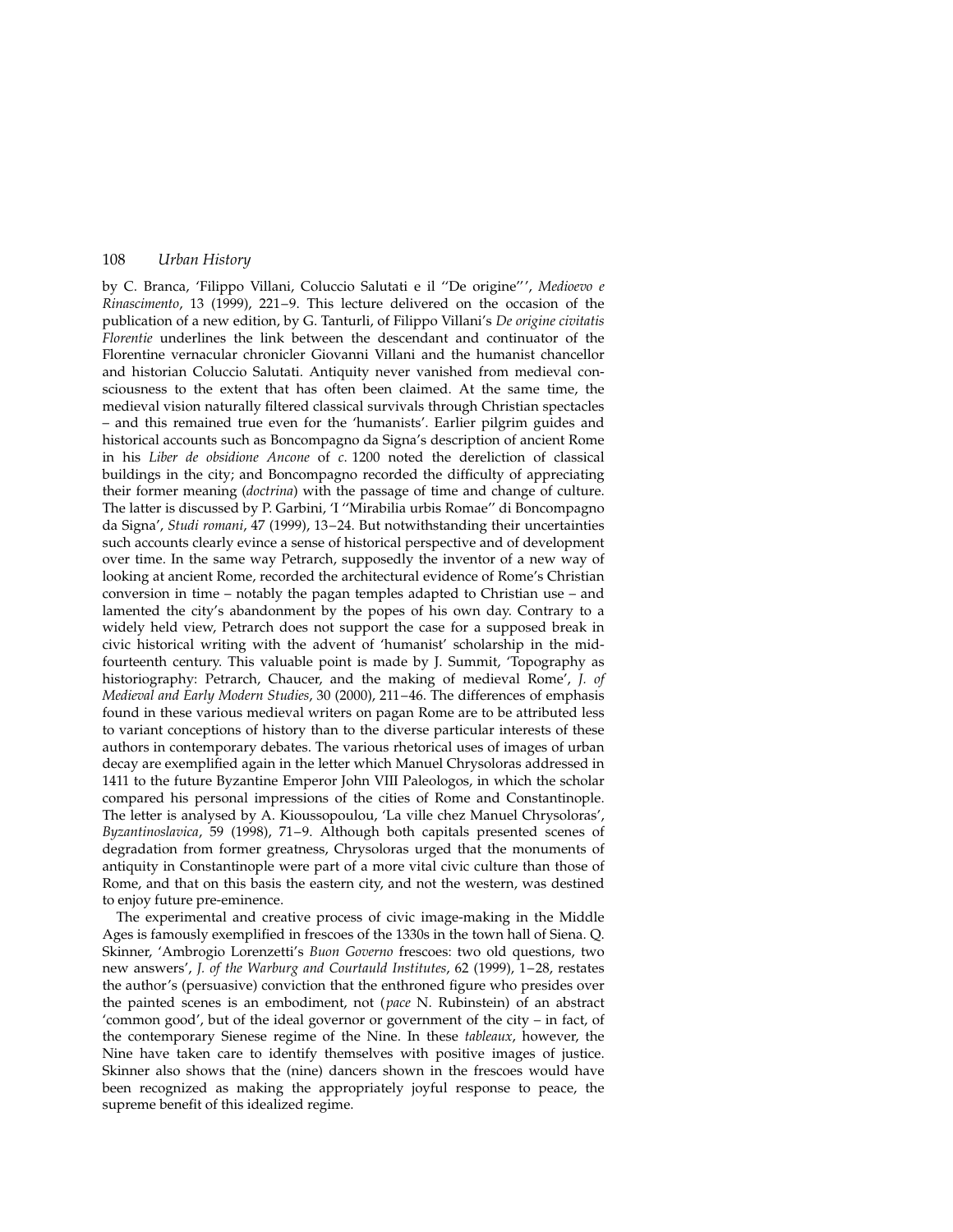The discourse of the medieval city was not confined to the sphere of urban politics. As an element of the wider culture, it pervaded the whole of life, and made itself available for creative adaptation to a host of circumstances. When an Italian poet of the early Trecento wished to write about an unattainable lover, it was natural for him to invoke the language of civic exile. For in the communes, exile was both a familiar reality (most recently described by C. Shaw in The Politics of Exile in Renaissance Italy, Cambridge, 2000) and one with intense associations of painful separation and distance. C. Keen, 'Images of exile: distance and memory in the poetry of Cino da Pistoia', Italian Studies, 55 (2000),  $21-36$ , sensitively describes such a case of literary borrowing from urban culture.

Within the social world of the medieval city, historians have for long sought the origins of 'bourgeois culture', a comportment and mentality distinctive to the bureaucrats, merchants and industrial entrepreneurs who in a subsequent age would define themselves as a 'middle class'. Yet medieval citizens repeatedly elude such categorization. Perhaps this should surprise us less than it does. A townsman's attachment to his city coexisted with a strong sense of continuity between the town and the wider cultural environment. The languages of religious piety or chivalric nobility were as likely to be heard in the market-place as in the rural hermitage or the knight's castle. This cultural cross-fertilization complicates the social and economic distinctions which the modern historian might wish to draw. A recurrent tendency of wealthy citizens to emulate their social superiors, rather than remain true to a hypothesized 'bourgeois' identity, was famously noted by Fernand Braudel. But for some, at least, there was simply no contradiction between money-making and the noble lifestyle. M. Boone, 'Apologie d'un banquier médiéval: Tommaso Portinari et l'état bourguignon', Le *Moyen*  $\hat{A}$ *ge*, 105 (1999), 31–54, gives a sympathetic account of one case in point. Portinari, who went to Bruges in 1440 as an agent of the Medici bank, advanced both his employer's and his own financial fortunes through his role as a counsellor and courtier of the duke of Burgundy. Like Portinari the merchants of late medieval Barcelona appear, from inventories of their goods, to have tended increasingly to affect the noble lifestyle. As their luxuries of dress and household goods multiplied, their city, whose greatness had previously been built up on the back of Mediterranean trade, was losing economic ground to other centres. Perhaps it is tempting to connect these phenomena in a causal relationship, and to blame the nascent `bourgeoisie' of the Catalan port for its `betrayal' of the cause of continuous economic growth. J. Aurell i Cardona, 'Culture marchande et culture nobiliaire à Barcelone au XVe siècle', Revue historique, 302 (2000), 33-53, does just this. But cultural history is more complex than such neat distinctions recognize. For example, Aurell cites as one of the symptoms of the merchants' `progressive adaptation to the forms of the noble life, to the detriment of the itinerant and risky commercial activity of the preceding centuries', their reading of chivalric tales listed in their inventories of books. Yet were these cultures really so distinct? One might suggest that the spirit of commercial enterprise, the readiness to risk all on the cargo of a fragile ship, could be traced even more readily to a habit of reading tales of the Knights of the Round Table than to study of Pegolotti's manual of book-keeping.

The beguiling quest for the defining qualities of a supposedly distinct `merchant culture' in the medieval cities has given rise also to the suggestion that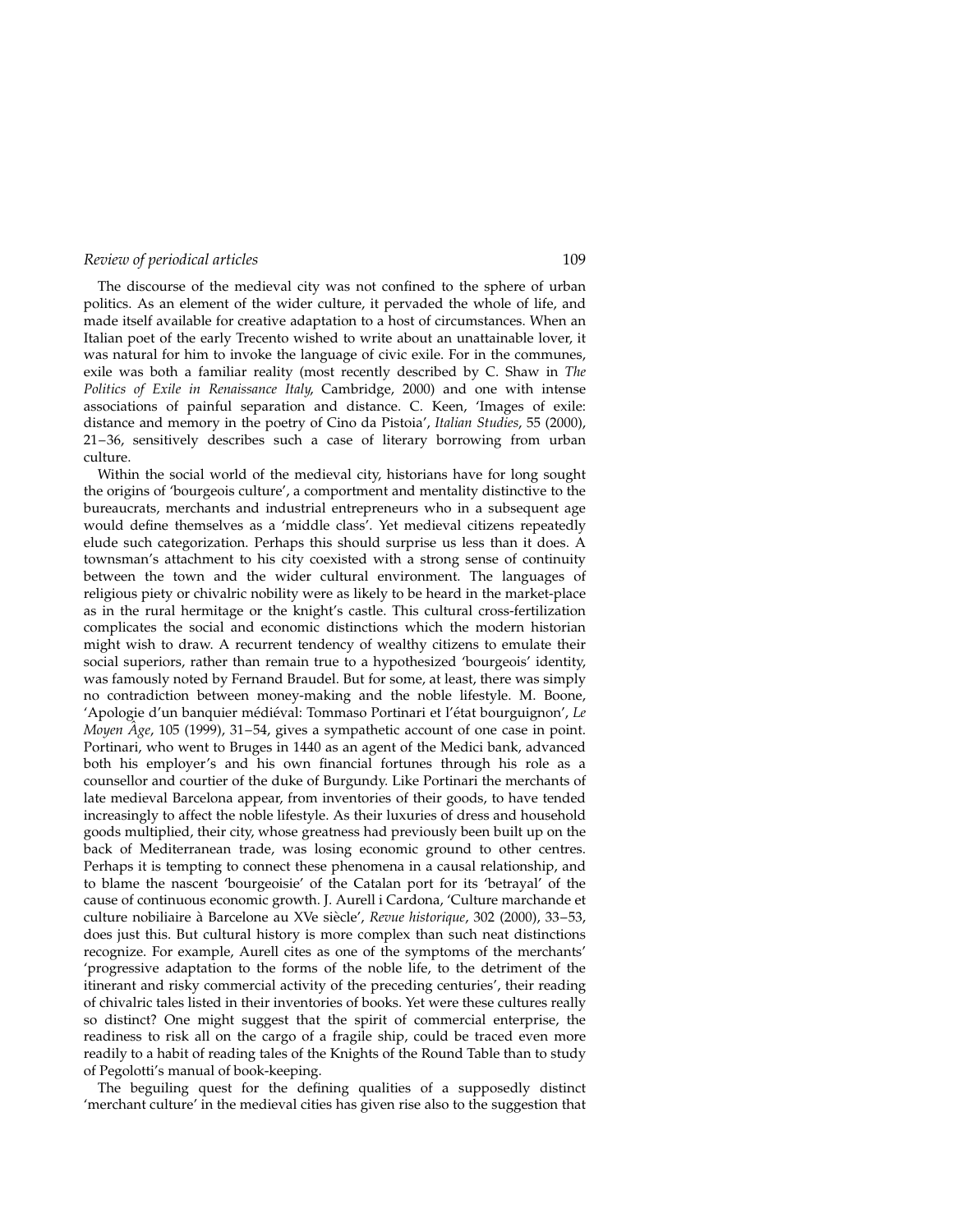the pressures of the medieval urban economy led to the adoption of a new and more regular measure of time. The argument was famously articulated in an essay by Jacques le Goff. But have we been correct to assume that the construction of town clocks marked the advent of the regularized working day, calculated according to equally measured hours? No, according to the careful research of E. Poulle, 'L'horologerie a-t-elle tué les heures inégales?', Bibliothèque de l'École des Chartes, 157 (1999), 137-56. Poulle's study establishes that experiments in mechanization of time-keeping from the late thirteenth century did not challenge the traditional usage of `unequal' hours, calculated not as standard twentyfourths of a twenty-four hour cycle but as twelfths of the period (variable according to season) from sunrise to sunset. The medieval townsman, though he worked hard, was not yet the slave of the mechanical clock.

The polyvocality of medieval urban culture is underlined by the presence, if not necessarily the integration, of Muslim and Jewish settlers in the towns of the Christian West. Both communities were vulnerable, and suffered changing fortunes over time. The thirteenth and fourteenth centuries, for example, saw north African merchants establish themselves in Christian cities from Valencia and Majorca in the realm of Aragon, via Marseille in Provence, to Genoa and Pisa in Italy. In the later Middle Ages, however, these Muslim traders recede from the record – marginalized, apparently, by the growing contemporary scale of Christian merchant shipping. The shift is charted by D. Valérian, 'Ifríqiyan Muslim merchants in the Mediterranean at the end of the Middle Ages', Mediterranean Historical Rev., 14 (1999), 47-66. A rare perspective from within one of the `alien' communities within the medieval Christian cities is provided by a late thirteenth-century poem, written by a Jew of Norwich in England. Composed shortly before the expulsion of Jews from this country in 1290, the verse commemorates the sufferings of the community in the period. The evidence is likened to similar writings from Jews in contemporary France and Germany by S.L. Ginbinder, 'Meir b. Elijah of Norwich: persecution and poetry among medieval English Jews', J. of Medieval History, 26 (2000), 145-62. The piece should be read in conjunction with P. Brand, 'Jews and the law in England, 1275-90', English Historical Rev., 115 (2000), 1138-58, which reconstructs the real persecution of the period and the moves towards expulsion, connecting them in particular with the Crown's need for money. We need to see the fact of cultural plurality in the medieval city against the tendency to exclusion and persecution when political or economic pressures mounted.

Nonetheless, immigrants to towns in the medieval period did not lack social resources. One of the most widely encountered means by which incomers negotiated their place in the new environment was through participation in a confraternity or guild. Thus the membership of the guild of Our Lady of Pity in the northern Hungarian town of Bardejov or Bástfa around 1500 was dominated by residents of German origins who, like many others, had been drawn for economic motives to settle in the region. M.M. de Cevins, 'Les confréries en Hongrie à la fin du Moyen Âge: l'exemple de la confrérie "Mère de Miséricorde" de Bardejov (1449-1525) (1re partie)', Le Moyen  $Age$ , 106 (2000), 347-68, analyses the register of this society, in which it is also interesting to note that women comprised the majority. A guild of a somewhat different kind, more prominent by virtue of its association with a major urban institution, was the confraternity of the Apostles in late medieval Toulouse. This fraternity's links with the great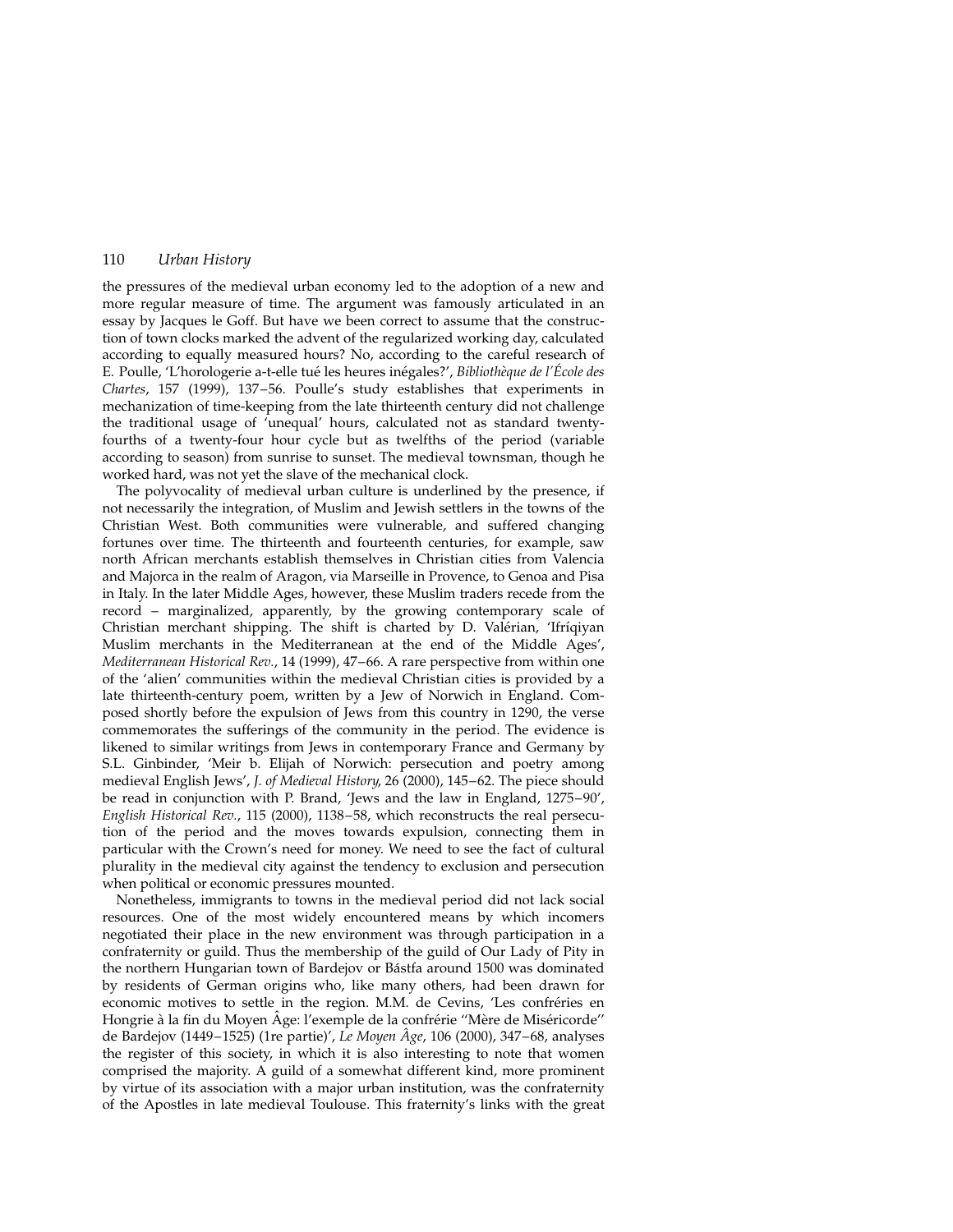basilica of Saint Sernin went beyond the usual ties of patronage, for it made regular and significant contributions towards the construction and decoration of the church. This role must have given the society a quasi-official status within the city, and indeed civic officials appear amongst its members. Alongside these, the many other subscribers drawn from throughout the city must have experienced a sense of civic pride through their participation. The evidence is presented by F. Fantuzzo and C. Saint-Martin, 'La confrérie des corps-saints de Saint-Sernin de Toulouse au XVe siècle', Annales du Midi, 111 (1999), 155-67, and by F. Fantuzzo, 'Une grande confrérie urbaine', ibid., 169-83.

The associations formed by medieval townspeople were often less grand than this; they tended to be pragmatic and transient, and most operated close to or beyond the margins of the historical record. Yet through painstaking and sensitive recovery of their activities the historian can discern some of the ways in which individuals negotiated their way in medieval urban society. Collaboration was vital to much economic production in medieval towns, but the modes of interaction between artisans are often undocumented. J. Steinhoff, `Artistic working relationships after the Black Death: a Sienese *compagnia, c.* 1350-1363 (?)', Renaissance Studies, 14 (2000), 1-45, advances the hypothesis that a shortage of labour after the plague fostered a reconfiguration of working practices amongst painters. Steinhoff's use of the term compagnia is not justified by the documents in this case; moreover it is not clear that such collaboration as is here demonstrated  $-$  on the basis of visual evidence  $-$  for mid-fourteenth-century Siena was absent from other periods. Nonetheless the proposal is valuable as an encouragement to think more widely about urban working relationships in the context of economic change.

Sworn associations of a political character could also at times wield an influence disproportionate to their semi-official status. The towns of southern Italy tended to be politically 'underdeveloped' by comparison with the more autonomous city-states of the centre and north of the peninsula. Nonetheless, under the umbrella of Angevin royal government, a town such as Taranto in the fourteenth century could manifest a degree of communal identity and organization through its parlamento, which probably, as in other cases in the region, met in the principal civic church. Notwithstanding its constitutional weakness the political community, describing itself as the universitas hominum civitatis Tarenti, negotiated with the Angevin princely governors for a significant measure of practical self-government. This story is teased from limited evidence by A. Airò, `Per una storia dell'universitas di Taranto nel Trecento', Archivio storico italiano, 158 (2000), 29-84. At other times the sense of shared identity amongst townspeople could be intensified by inter-urban competition, exemplified by the mounting tensions in the later thirteenth century between the rival cloth towns of Lille and Douai. In the latter place a spring festival was celebrated annually with jousting tournaments (blurring again the notional boundary between civic and chivalric culture). But in May 1284 the organizers of the celebrations determined to exclude the inhabitants of Lille from participation. The latter protested, whereupon the townspeople of Douai staged a variety of attacks upon citizens of Lille. Significant features of these events were the use of civic ritual as a means to express a particular view, and the fact that little real violence ensued, the quarrel being contained within the bounds of dramatic posturing. The story is related by L. Feller, 'La fête faillie: les événements de mai (1284, Lille-Douai)', Revue du

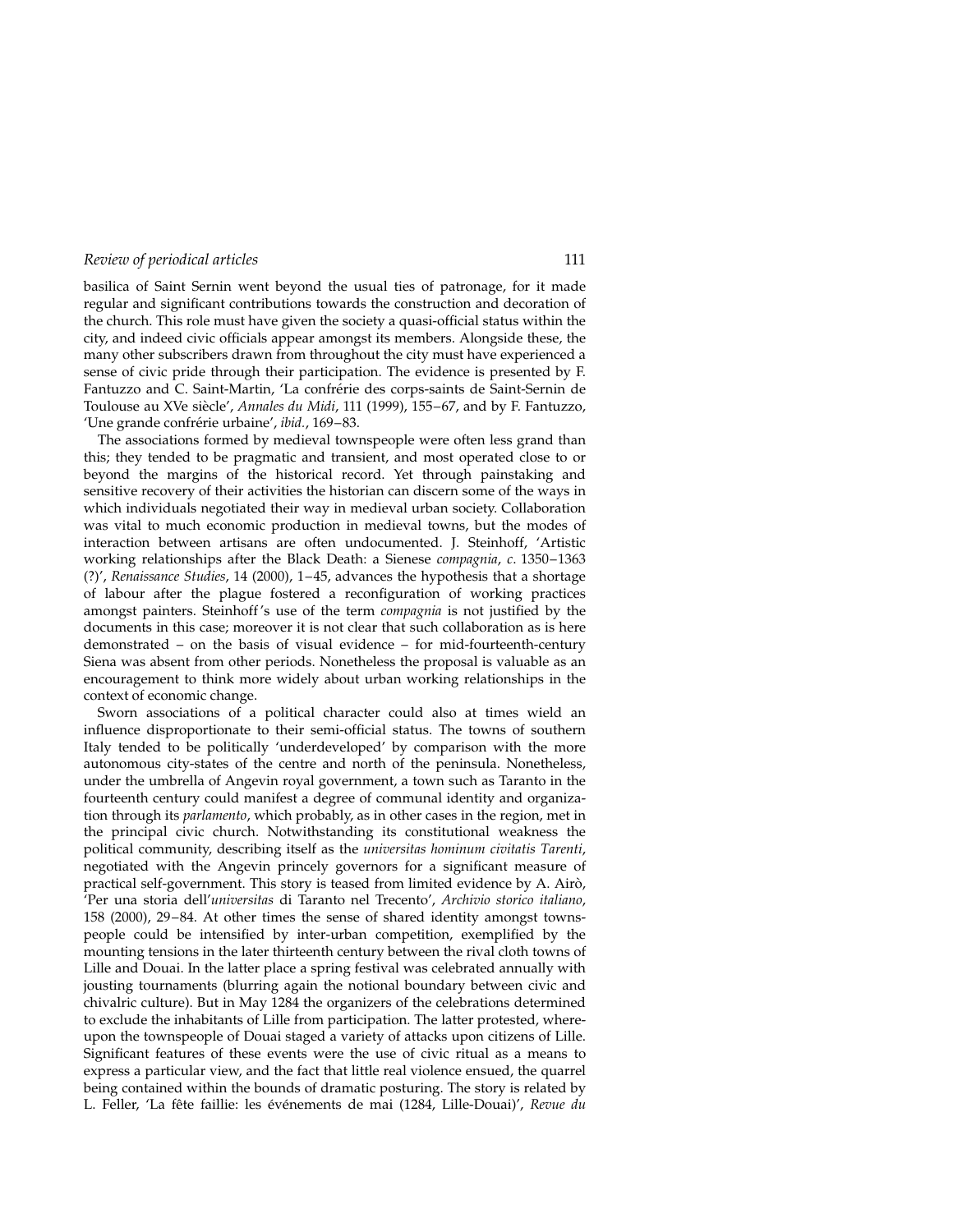Nord: Histoire, 334 (2000), 9-33. On such occasions civic pride acquired intensified importance as a vehicle for economic competition.

Perhaps Augustine was right about the transience of the earthly city. At any rate, his pessimistic view continued to enjoy enormous influence throughout the medieval centuries, and beyond. Despite this, however, medieval lay townspeople repeatedly found ways, some of which have been illustrated in the articles noted here  $-$  and, indeed, in others discussed in this column in recent years  $-$  to borrow for themselves the language of the eternal city, and so to lend a sense of dignity and purpose to their mundane lives.

#### 1500±1800

Academic articles rarely make the past sing, but Robert Darnton's 'An early information society: news and media in eighteenth-century Paris', American Historical Rev., 105 (2000), 1-35, does. Surveying the bruits publics of early and mid-eighteenth-century Paris, and using police reports to uncover the topical songs and political gossip that could be heard in its cafés, Darnton reconstructs the oral and written networks of communication in the *ancien régime* and traces progressive popular disenchantment with the monarchy. What will make this an invaluable (if noisy) teaching aid is that through the electronic version of this article at www.indiana.edu/~ahr/ you can listen to recordings of the songs Darnton discusses. Brendan Dooley's `De Bonne Main: les pourvoyeurs de nouvelles à Rome au 17e siècle', Annales HSS, 54 (1999), 1317-44, lacks such high-tech plug-ins, but is perhaps a more original discussion of the news networks which developed in early modern cities. Exploring the *avvisi*, manuscript newsletters turned out by Roman notaries retelling rumour, diplomatic information and other news, Dooley shows how they are best understood with reference to the city's aristocratic patronage networks. Moreover, because of this relatively specialized readership, they complemented rather than competed with printed newspapers. However, as in eighteenth-century Paris, the affairs they retold could spill out into the wider domain; the *avvisi* overlapped with the culture of the pasquinade and had a real impact on the reputation of princes and other elite political figures.

As Gillian Russell demonstrates in "'Faro's daughters": female gamesters, politics, and the discourse of finance in 1790s Britain', Eighteenth-Century Studies, 33 (2000), 481-504, graphic satire unquestionably impinged upon the public image of the British nobility by the end of the eighteenth century. The West End, she observes, had long been the site of elite gaming clubs, but by the 1790s some prominent noblewomen had become the bankers at the centre of long-standing games of faro, presiding over accumulated stakes of up to £30,000. After Lord Chief Justice Kenyon castigated such gambling in a judgement of 1796 they became the focus of sustained satiric attack - revealing how their activity could symbolize aristocratic excess in the hard times of war, and how gendered iconography could figure speculation and the spiralling national debt. Elaine Chalus's richly documented `Elite women, social politics, and the political world of late eighteenth-century England', Historical J., 43 (2000), 669-97, meanwhile, shows that such aristocratic women were important political actors as well as potent symbols. For once the political elite established permanent residences in London, party politics was enmeshed with elite sociability. As hostesses, brokers,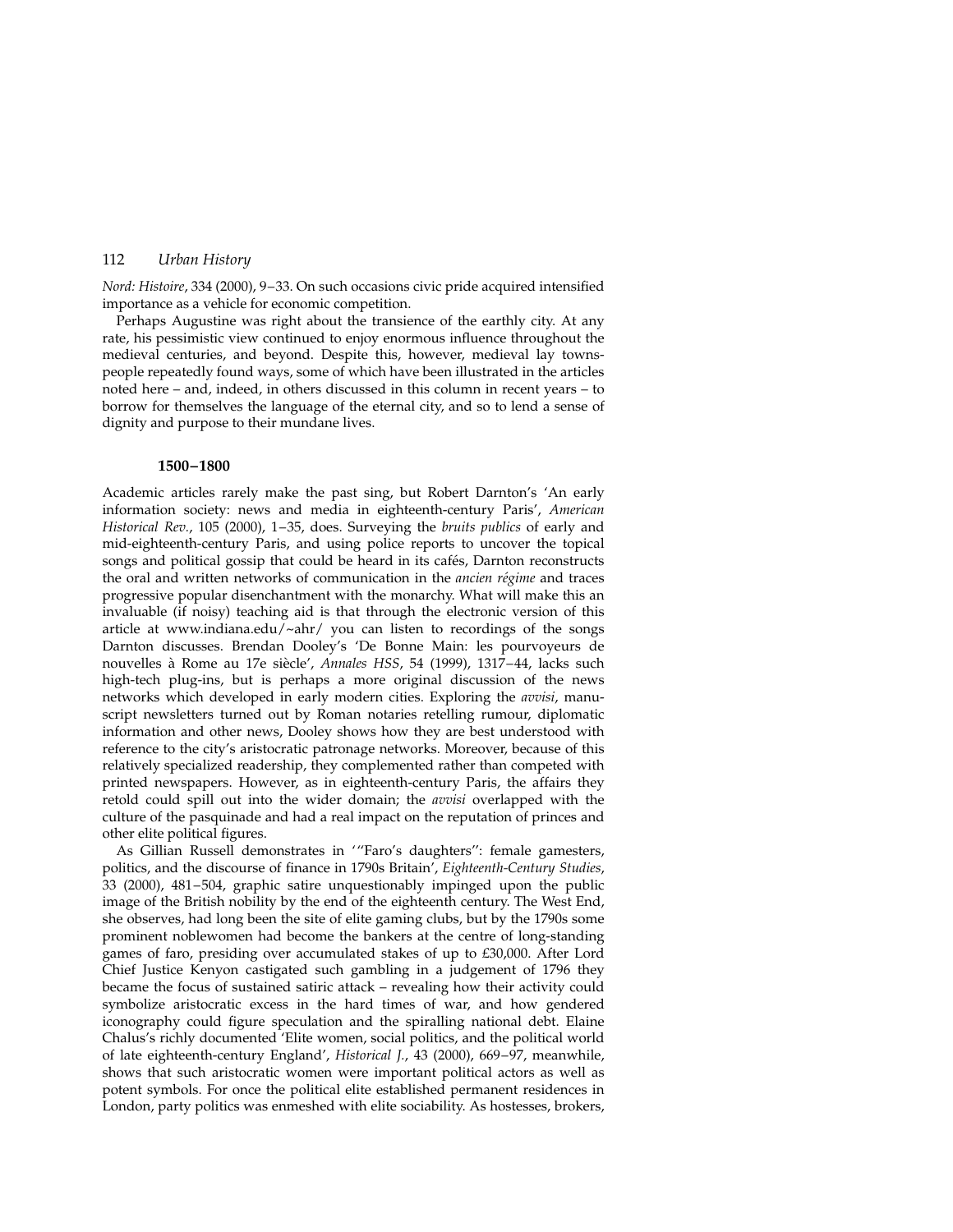purveyors of news, elite women were at the centre of the social politics of the eighteenth century.

Helen M. Dingwall's "To be insert in the Mercury": medical practitioners and the press in eighteenth-century Edinburgh', Social History of Medicine, 13 (2000), 23-44, focuses on press publicity rather than political news. Eighteenth-century Scottish newspapers, she shows, were complex entities, open to all styles of medicine. On the one hand institutions like Edinburgh University used them to publish and thus publicize their rules and the instruction which they provided, on the other newspaper adverts facilitated individual enterprise such as private courses in chemistry and the less respectable popular forms of healing provided by figures like the sex therapist, James Graham. The complexity of print is powerfully brought out by Adrian Johns' 'Miscellaneous methods, authors, societies and journals in early modern England', British J. for the History of Science, 33 (2000), 159-86. Although the minuteness of his analysis of The Philosophical Transactions and similar publications may try the patience of some readers, it highlights the cultural and economic endeavour necessary for the success of an early modern serial publication. From his analysis it is clear that the forms of knowledge production associated with The Philosophical Transactions rested for many years upon relatively fragile foundations.

In their concern with media of communication these studies share themes with Peter Lake and Michael Questier's 'Puritans, papists, and the "public sphere" in early modern England: the Edmund Campion affair in context', J. Modern History, 72 (2000), 587-627. Although its provocative general thesis that the confessional disputes of post-Reformation England involved debates about what could be publicly debated and rhetorical appeals to a public is almost buried in its dense exposition of Recusant history, they offer a stimulating revision of Habermasian histories of the public sphere. Their case would, however, have been strengthened by more sustained discussion of the spatiality of politics, exploring, for instance, the significance of the Tower of London in the imaginative and actual construction of public debate. Such an attention to place is an important theme of Stuart Carroll's judicious `The Revolt of Paris, 1588: aristocratic insurgency and the mobilization of popular support', French Historical Studies, 23 (2000), 301-37. He stimulatingly compares the symbolic significance of English embassy in Paris with that of the US embassy in Teheran after the 1979 revolution and explores the micropolitics of parish and quartier in order to revise the historiography which sees the Day of the Barricades as an authentically popular revolt. The events, he argues, are better understood as the result of the interaction of different social groups. Not least of these was the Guise family, for Henri de Guise had cultivated a following in the capital and also intervened personally at a crucial point in the insurrection.

The interpenetration of urban and aristocratic patronage networks and the connections between local politics and wider structures of power are further highlighted in Catherine Patterson, 'Corporations, cathedrals and the crown: local dispute and royal interest in early Stuart England', History, 85 (2000), 546-71, Newton E. Key and Joseph Ward, "Divided into parties": exclusion crisis origins in Monmouth', English Historical Rev., 115 (2000), 1159-83 and Christopher A. Whatley, 'The Union of 1707, integration and the Scottish burghs: the case of the 1720 food riots', Scottish Historical Rev., 78 (1999), 192-218. Patterson highlights how the policies of Charles I and his Archbishop, William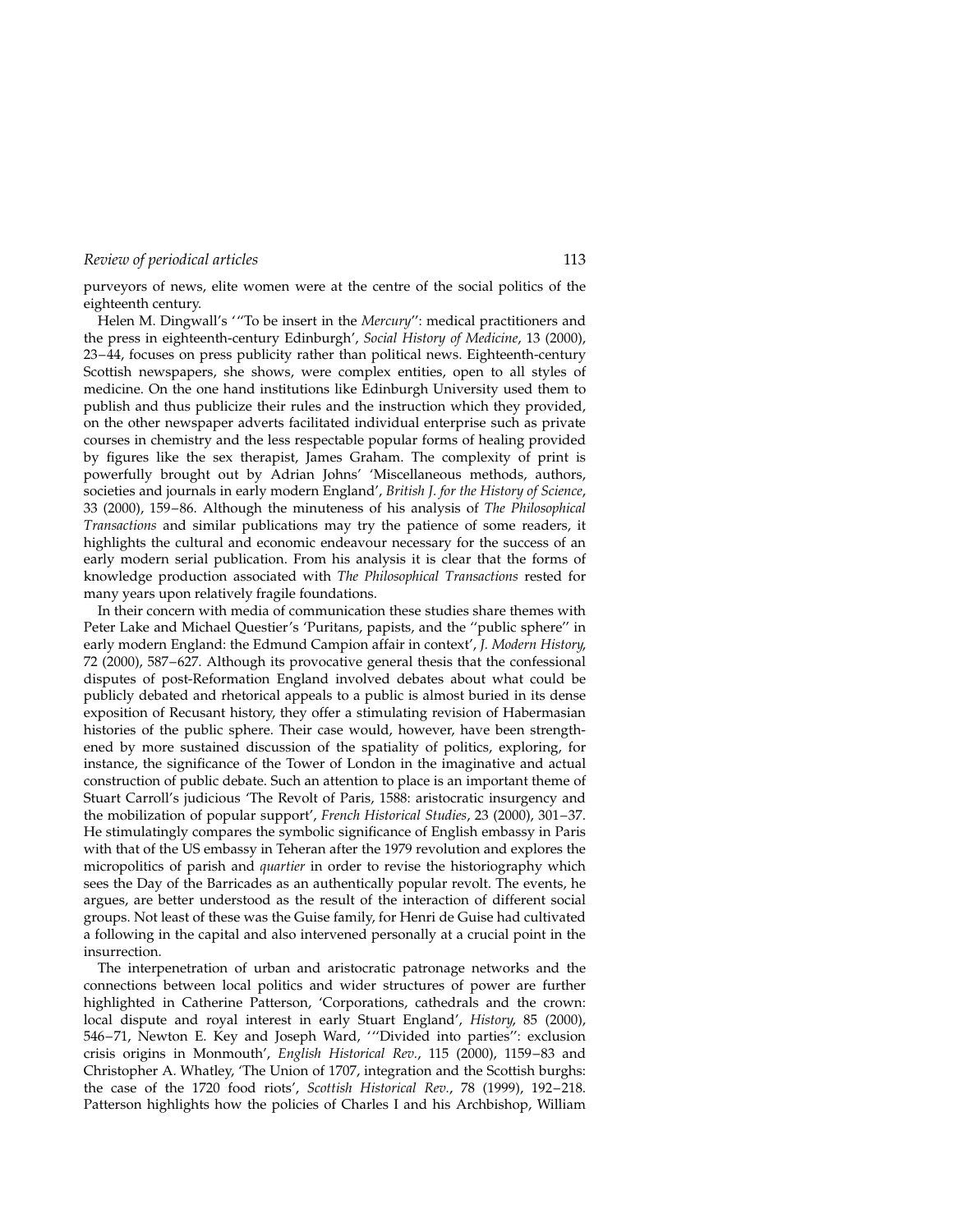Laud, intensified the endemic tensions between civic and ecclesiastical authority in cathedral cities. Whereas Elizabeth and James largely left corporations to their own devices in ways which marginally favoured secular powers, the personal rule of the 1630s provoked jurisdictional battles and saw much greater privy council intervention in matters of urban government. The aldermen of Norwich, forced by royal decree to attend cathedral services on Sundays in seats where their social inferiors could spit and urinate upon them, were not the only secular authorities who lost power and dignity after Charles' interventions. Examining what would seem at first to be a minor dispute between the schoolmaster and usher of a Monmouth school, Key and Ward explore the political polarization which scarred the town's society and the way in which the town's factions intersected with the Haberdashers' Company in London (the patrons of the school) and the Marquess of Worcester. Local divisions around the question of Exclusion are shown to have grown out of pre-existing ideological and religious groupings. Whaley's article is unusual in linking urban history with the history of Britishness. For he convincingly relates the wave of food rioting in eastern Scottish towns to the situation of urban workers squeezed by an economic downturn and affronted by the large-scale export of grain to England. Urban elites involved in the export trade found new opportunities after the Union, not least in grain export bounties, but the lower orders were faring far less well.

The more traditional preoccupation with the prosopography of an urban elite of Mauro Hernández's 'Forging nobility: the construction of a civic elite in early modern Madrid', Urban History, 27 (2000), 165-88, seems more conservative than the preceding studies. However, it effectively challenges the traditional portrait of Spanish urban elites as subject to the hegemony of the nobility and demonstrates that in fact most of Madrid governors came from a background in the state bureaucracy. However, when one reads Katô Takashi's description of the development and administration of Edo in the seventeenth century, 'Edo in the seventeenth century: aspects of urban development in a segregated society', *ibid.*, 189-210, one cannot but be struck by how far the shogun's authority in his capital exceeded Habsburg power over Madrid.

In 'The space problem in early United States cities', William and Mary Quarterly, 57 (2000), 505–42 and 'Urban agriculture, commons and commoners in the seventeenth and eighteenth centuries: the case of Sudbury, Suffolk', Agricultural History Rev., 48 (2000), 171-99, Carole Shammas and Henry R. French present contrasting studies of the uses of urban space. The population of the thirteen colonies had proportionally fewer town-dwellers in 1800 than in 1700, but these communities were extremely densely populated even though there was plenty of land available for expansion. Shammas suggests that the answer to this paradox lies partly in the demographic structure of these communities, with very high numbers of young single people packed into lodging houses, and partly in the costs of new urban infrastructure. Builders often could not afford to pave streets and provide the other amenities needed if they were to build houses on suburban fields. Until cities underwrote such costs they simply subdivided house lots near the centre of towns and thus further increased population density. French's study, meanwhile, highlights the green spaces in and around English towns throughout the early modern period. After a survey of the wide variety of urban commons, he gives a detailed analysis of the common lands in the small Suffolk clothing town of Sudbury. He shows how many town-dwellers were involved in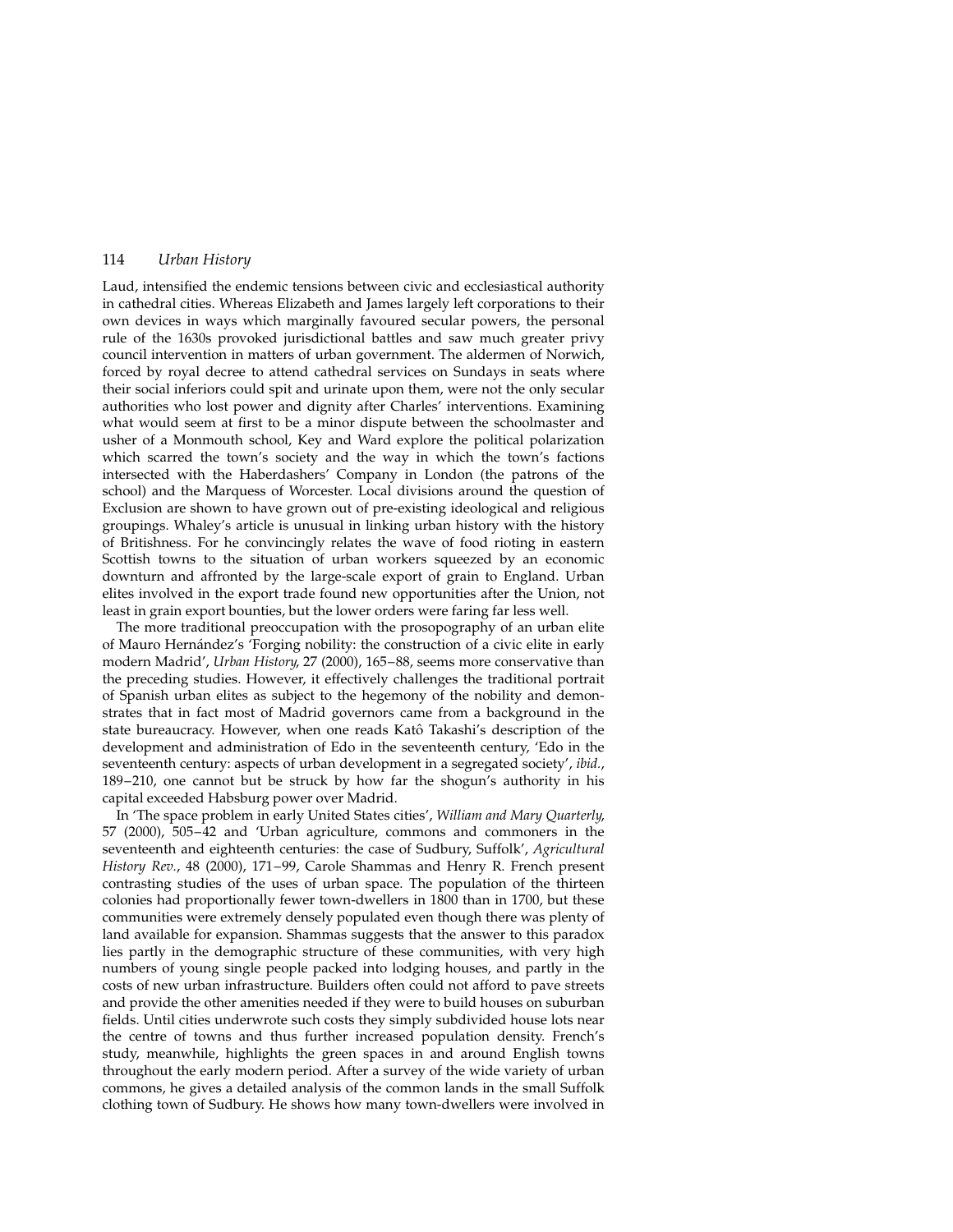agricultural production, and brings out the importance of grazing land for the horse-drawn urban economy. The ownership of animals on the town commons was skewed towards the wealthier members of the community, but the income supplement offered by a cow and the fee revenue which the commons generated for the town's poor law could greatly assist poorer households.

The supplementary number of International Rev. of Social History, 45 (2000), including Monserrat Carbonnel-Esteller's `Using microcredit and restructuring households: two complementary strategies in late eighteenth-century Barcelona', 71–92 and Jeremy Boulton's "'It is extreme necessity that makes me do this". Surviving in London's West End: strategies and the "survival" of pauper households in the early eighteenth century',  $47-69$ , is concerned with the survival strategies of such households. Using remarkable archives, Carbonnel-Esteller explores both the enormous importance of small loans for many plebeian households and the structure of these households. In the 1760s no less than one household in eight used the *Mont de Pietat* (the municipal pawnshop) for small loans. Revealingly, however, only half of these households found themselves able to redeem the goods they had pledged. Taking in lodgers was also crucial in the household economy of the poorer sort; household listings reveal a high number of complex household forms with many co-resident non-kin. Such strategies helped keep people out of debt - larger, more complex, households were less likely to go to the Mont de Pietat. Boulton, meanwhile, draws on evidence from the West End parish of St Martin-in-the-Fields to show that parish relief was only ever provided to a relatively small minority of its aged inhabitants and that it was rarely anything other than one part of a pauper's income. Poor women and men were to be found doing an enormous range of casual work; their lives also were often embedded in kin support systems, either through providing lodging or by grandparents looking after grandchildren. His findings (not least the emphasis on the provision of lodging) find support in Ilana Ben-Amos's more impressionistic `Gifts and favors: informal support in early modern England', J. Modern History, 72 (2000), 295-338, emphasizing that 'markets, towns, and the state could . . . act as catalysts of informal support' rather than dissolving the ties of neighbourhood. However, having built up his vivid catalogue of expedients and of appeals to kin, Boulton stresses with admirable hard-headedness that the abandonment of household members (wives or children) remained a dominant theme within the straightened lives of the urban poor.

In 'Bankruptcy: family and finance in early modern Augsburg', J. European Economic History, 29 (2000), 53-75, Thomas Safley explores the practices by which families at the other end of the social scale sought to manage economic disasters. Although notions of familial honour continued to feature prominently in the workings of trade, between  $c$ . 1550 and  $c$ . 1650 there was a gradual reformulation of the workings of bankruptcy. State regulation formalized its legal context, but also systematized the establishment of credit worthiness and paradoxically made families more likely to invest with members of their own kin groups.

Stefano D'Amico's 'Crisis and transformation: economic organization and social structures in Milan 1570-1610', Social History, 25 (2000), 1-21 and Jeremy Boulton's 'London's dark ages: food prices and living standards in London, 1580-1700', Economic History Rev., 53 (2000), 455-92, meanwhile, are distinguished examples of the economic macrohistories which Safley's emphasis on family is seeking to supplement. Whereas the decline of the Lombard economy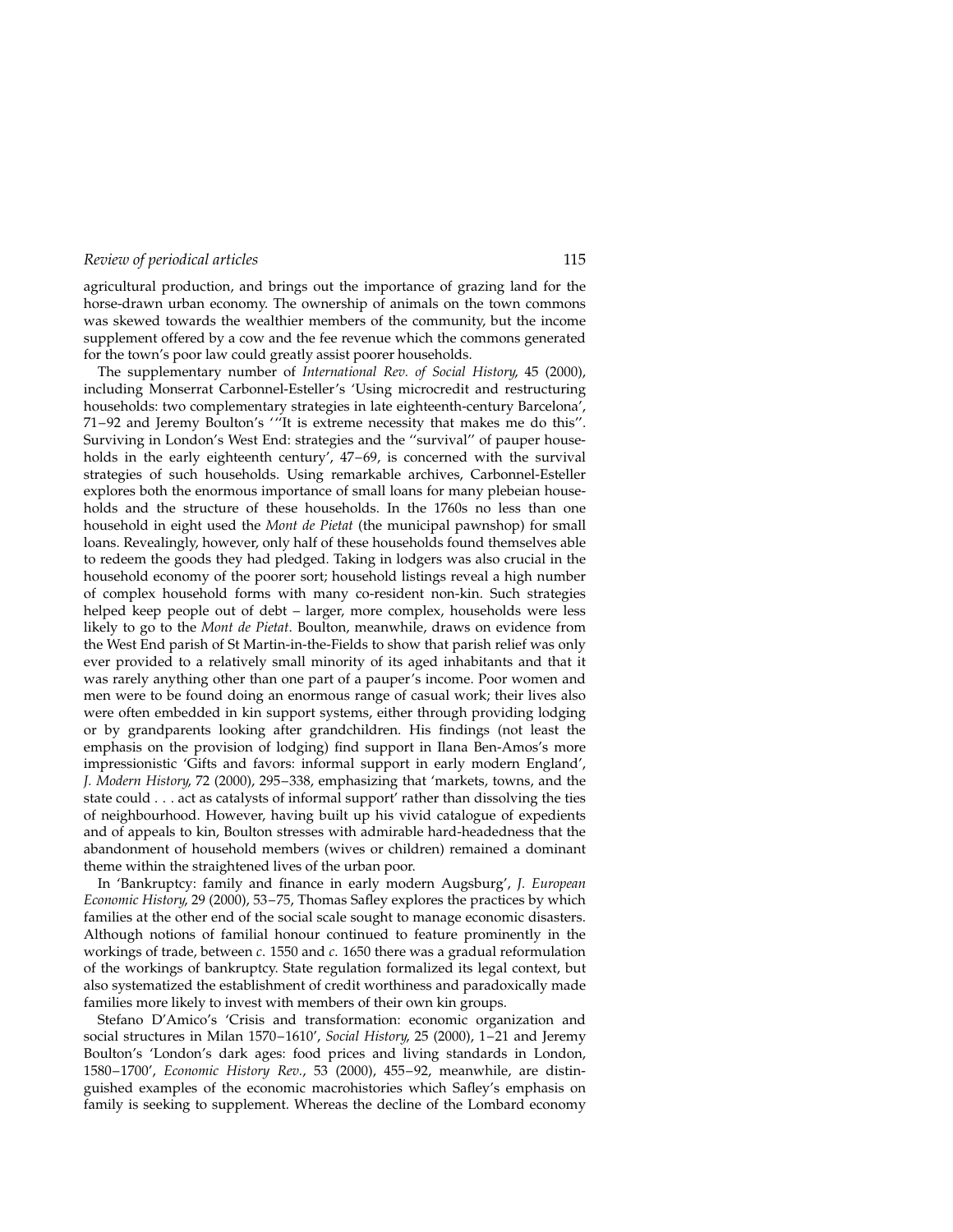in the seventeenth century has traditionally been attributed to the inflexibility of the guild structure, D'Amico argues that the Milanese economy was being restructured from the 1590s (not the economic slump of the 1620s). By that date the city contained a large concentration of female workers rather than masters; its decline was partly the result of a loss of technological superiority, partly the consequence of plague mortality, and partly the result of increasingly protectionist policies followed by northern European states. Although hedged around with qualifications and not an easy read, Boulton's study of the capital presents new price series for food and fuel drawn from institutional and private accounts. The results of this major contribution to seventeenth-century history are, as he notes, both 'reassuring' and 'provocative'. They fit well with the peaks and troughs of other price series, but suggest London's economy diverged considerably from the rest of England in the later seventeenth century. While provincial workers' standard of living improved, Londoners' real wages did not increase and may even have fallen.

D'Amico highlighted how in Milan there was a shift from the conception of the city as a collective of male-headed households to a more individualized (and often feminized) workforce. Clare Crowston's `Engendering the guilds: seamstresses, tailors, and the clash of corporate identities in Old Regime France', French Historical Studies, 23 (2000), 339 $-71$ , is a valuable contribution to the growing literature on gender and urban work. In a detailed study of Paris and Caen, Crowston shows how the formation of seamstresses' guilds after Colbert's decrees of the 1670s produced divergent gendered models of the guild. Seamstresses were that unusual creature  $-$  the female master  $-$  pursuing independent careers, rarely marrying and training (female) apprentices. Tailors' campaigns to re-establish control over all garment-making by contrast laid a new stress upon the male-headed household. Their daughters' range of options, however, were paradoxically reduced ± either they had to join the seamstresses or they had to work as subservient workers in their father's household.

The issues of sexual honour broached by Crowston also feature in Manon van der Heijden, `Women as victims of sexual and domestic violence in seventeenthcentury Holland: criminal cases of rape, incest, and maltreatment in Rotterdam and Delft', J. Social History, 33 (2000), 623-44. Although somewhat list-like, this study demonstrates that cases involving the rape or assault of young women were treated more seriously than those involving older women because sexual honour was more central to the former cases. Issues of spousal violence were generally framed with reference to the disturbance of the peace, while incest victims were often themselves held to be partly to blame - such offence-oriented morality often imputed culpability to women who would now be regarded as the victim. In her careful analysis of the `book of punishments' and the other court sources of Frankfurt am Main, 'Jews in the criminal-justice system of early modern Germany', J. Interdisciplinary History, 30 (1999), 407-535, Maria R. Boes paints a depressing picture of systematic and largely unrelenting prejudice  $-$ Jews were prosecuted more often, were more likely to be tortured and executed than Christians, and the general mitigation of sentences from the early seventeenth century which did not apply to Jews convicted by the courts, included those who had converted to Christianity. Irene Silverblatt's `New Christians and New World fears in seventeenth-century Peru', Comparative Studies in Society and History, 42 (2000), 524-46, meanwhile, explores the fears which crystallized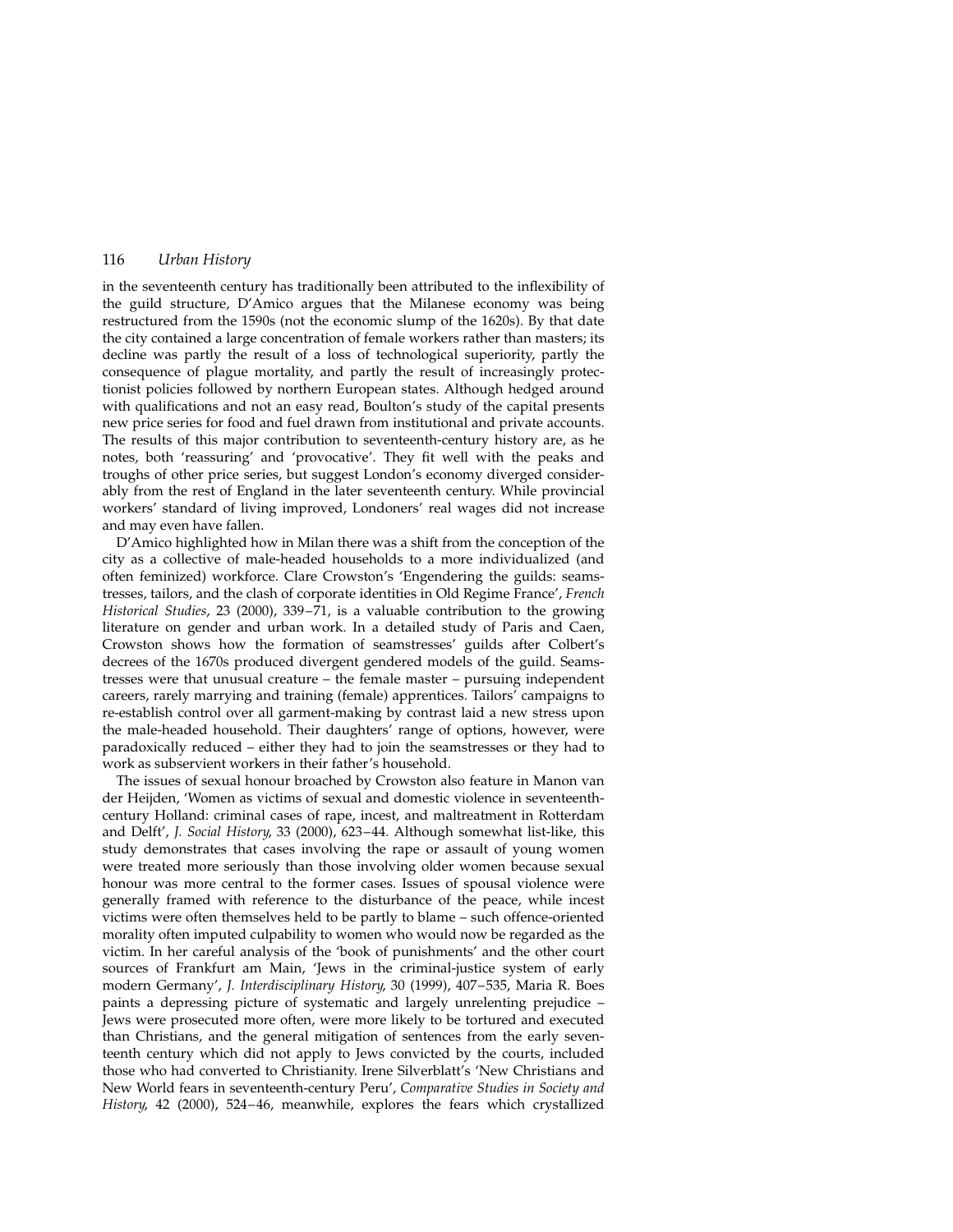around the figure of the Jew in seventeeth-century South America and which led to the execution of eleven people by order of the Lima Inquisition in 1639 for 'Judaising'. Threatened by Dutch expansion and by the social fluidity of colonial society, the Peruvian Inquisition promulgated a racialized view of culture which sought to subordinate Indians, Portuguese and black people and which even saw the drinking of cola as evidence of 'Juduaising'.

Darlene Abreu-Ferreira's 'Fishmongers and shipowners: women in maritime communities of early modern Portugal', Sixteenth-Century J., 30 (2000),  $7-23$ , is informed by less sophisticated historiography and less extensive source material. However, her study reveals that in Portuguese ports women could be extensively involved in the cod trade, as fish merchants, not just hucksters; her suggestion that women played an unusually active role in fishing and maritime communities chimes with anthropological literature and would repay further investigation. In `Women, men, and residential patterns in early modern Venice' J. Family History, 25 (2000), 6-25, Monica Chojnacka uses late sixteenth-century parish censuses to question about our models of Mediterranean family forms. Her study shows that marriage was closely linked to the establishment of a new and separate household and that neither women nor men retained particularly close ties with their blood families after marriage. Young unmarried adults, furthermore, rarely resided with their parents; young women, contrary to the stereotypes of Mediterranean sexual honour, were to be found living as servants in their masters' and mistresses' lodgings, sharing boarding houses with other women or even heading households made up of servants and lodgers. As she observes, this picture is rather closer to the standard image of northern European society than to the Tuscan model described by Herlihy and Klapisch-Zuber. Either Venetian household forms were untypical of Italy or we need to revise some of our assumptions about the familial structures of Mediterranean cities.

Simon Szreter and Eilidh Garrett, 'Reproduction, compositional demography, and economic growth: family planning in England long before the fertility decline', Population and Development Rev., 26 (2000), 45-80 and Pat Hudson and Steve King, 'Two textile townships, c. 1660-1820: a comparative demographic analysis', Economic History Rev., 53 (2000), 706-41, similarly challenge demographers' conventional generalizations. Szreter and Garrett argue that post-war policy concerns about family limitation have led population historians into misleading assumptions about what was involved in the control of marital fertility. Drawing on a class-specific study of Banbury they suggest that there was a considerable variation of marriage age and marriage patterns among different social groups in late eighteenth- and early nineteenth-century England; furthermore, late and prudential marriage became more widespread among the bourgeoisie in the early nineteenth century. In conclusion they argue powerfully that the national aggregate is not the most useful category by which to tell demographic history. Working from detailed case studies of Calverley and Sowerby, industrializing townships in Yorkshire, Hudson and King reach similar conclusions. They show that there were striking variations in the demographic experience of various subgroups in these townships. Average mortality, illegitimacy and fertility all shifted, but this was the result of the changing behaviour and experience of relatively small groups rather than general shifts in the demography of the whole community. Demographers, they suggest, need to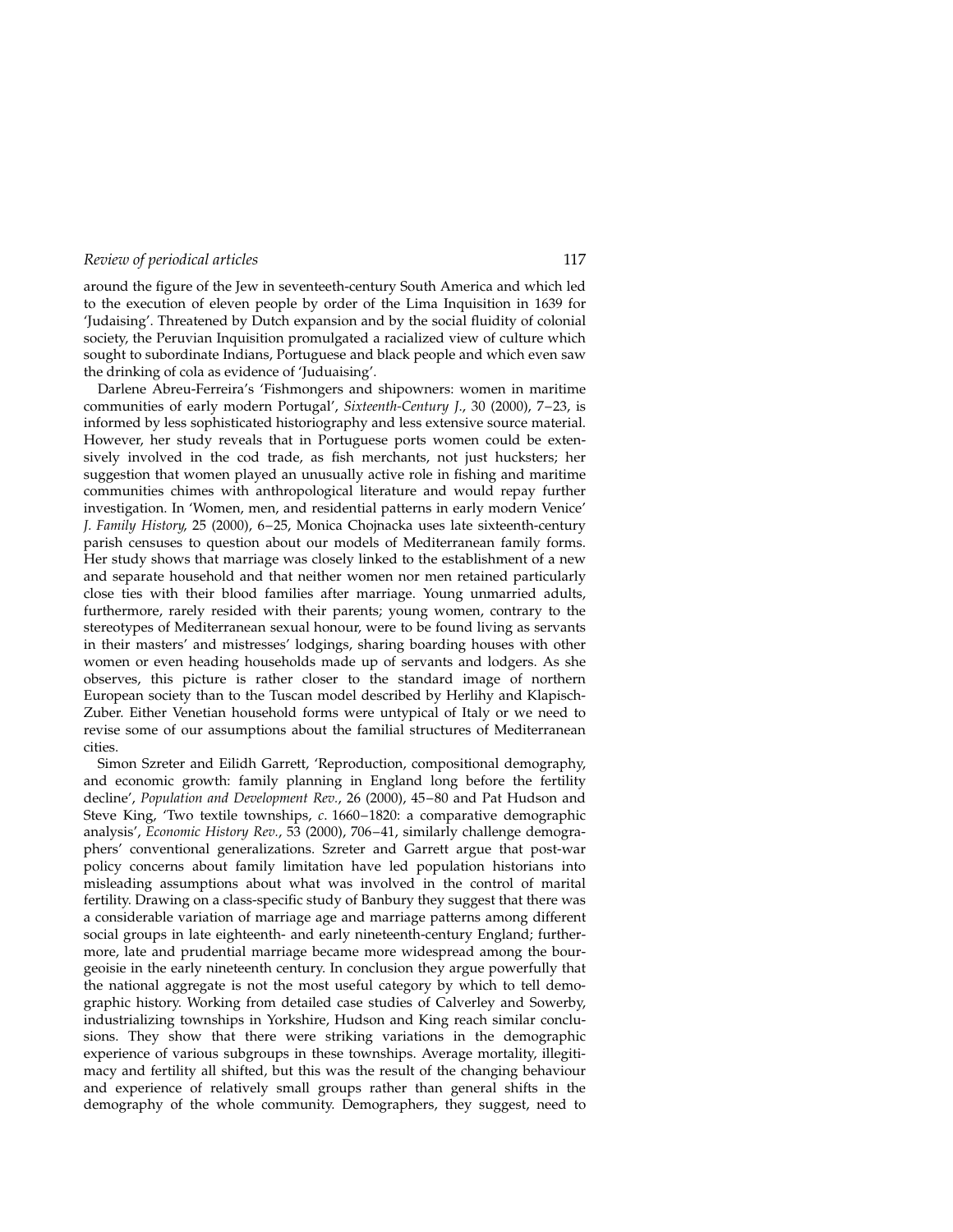understand the motives and reproductive regimes of these groups as well as applying macro-economic theories of human behaviour.

The cultural management of death rather than mortality levels is the focus of Susan Schroeder, 'Jesuits, Nahuas, and the good death society in Mexico City, 1710-1767', Hispanic American Historical Rev., 80 (2000), 43-76, describing a Jesuit-sponsored sodality established in Mexico City not long after the rebellion against colonial authority in 1690. Far from the only religious association of native people, Schroeder suggests that it may have fostered Nahua solidarities in the urban context - both women and men seem to have held significant offices in the organization and the register becomes increasingly full of Nahuatl-language entries from the late 1730s. Although the analysis is hampered by a reliance on the single surviving source and the incorporation of largely irrelevant material about Roman practices, the article suggests some fascinating possible survivals of Aztec practices in forms of Christian devotion. Margo Todd's examination of the impact of the Reformation in Perth and Aberdeen, 'Profane pastimes and the reformed community: the persistence of popular festivities in early modern Scotland', J. British Studies, 39 (2000), 123-56, similarly explores the complexities of religious conversion and cultural change, for she suggests that Scottish Reformers did not create a new Jerusalem with speed. Evidence from Kirk Sessions reveals that there was, for instance, widespread festive transvesticism at Yuletide in early seventeenth-century Aberdeen and equally popular celebration of May Day in Perth at the same time. Todd concludes not only that Scottish culture may have been less dourly Calvinistic than stereotypes might suggest, but that Reformers preferred to concentrate on fostering conversion and constructing a positively Protestant culture rather than spend their energies trying to stamp out ritual. David Hickman, 'Religious belief and pious practice among London's Elizabethan elite', Historical J., 42 (1999), 941-60, also seeks to reformulate accounts of the Reformation which present it as a process of social disciplining imposed from above. Highlighting traditional forms of religious practice like charitable benefactions and the abiding centrality of the parish, he suggests that historians of the urban reformation should never forget the profoundly religious world-view in which all early modern Londoners operated, and how often this meant there was shared ground between hotter Protestants and their less godly fellows.

N. Stirk, `Manufacturing reputations in late eighteenth-century Birmingham', Historical Research, 73 (2000), 142-155, David A. Brewer, 'Making Hogarth heritage', Representations, 72 (2000), 21-63, and John Styles, 'Product innovation in early modern London', Past and Present, 168 (2000), 124-69, together provide complementary examples of how there can be fruitful dialogue between cultural and economic history. Stirk focuses on the role of the Birmingham Commercial Committee and other groups, like the successful campaigners for a Birmingham assay office, in improving the reputation of the city's manufactures. Their activities helped replace caricatures of cheap and shoddy Brummagen goods and projected a sense that there were clear, equitable and proper forms of production within the town. Brewer, meanwhile, explores how Hogarth, that most urban of graphic artists, came by the early nineteenth century to be seen as quintessentially English. His study downplays the role of works like Horace Walpole's Anecdotes of Painting, stressing rather the way in which Hogarthian images were assimilated into political caricature, play and song and came to decorate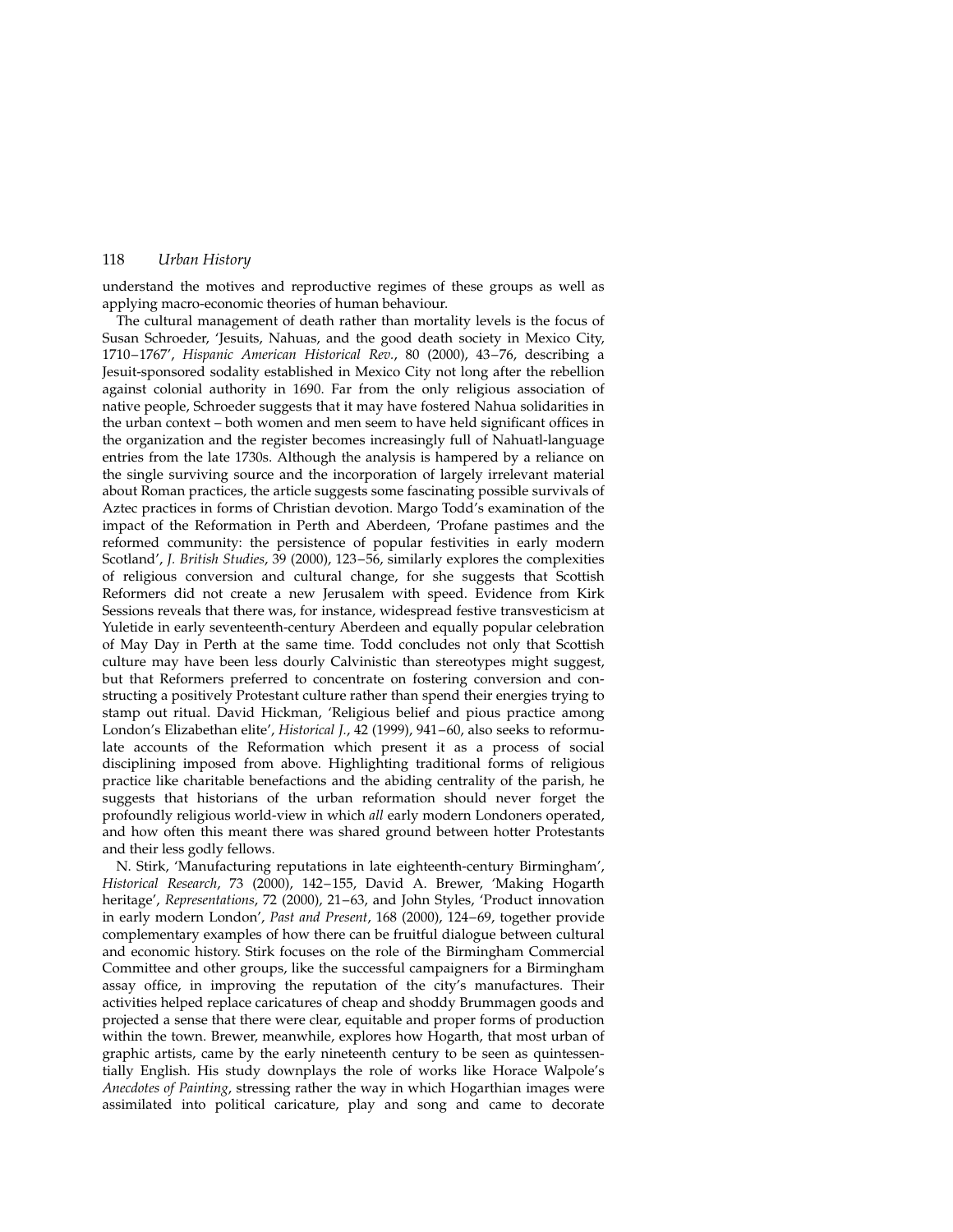consumer goods ranging from fans to punch bowls. Such appropriations often inverted the original satiric meanings of such images, but they exemplified how '[t]he public domain - "public property" - . . . paradoxically stems from the proliferation of private claims upon the same artwork, from the oscillation between individual appropriation and imagining the individual appropriations of others'. His arguments accord with Styles' proposition that historians should avoid overly stark distinctions between consumers and producer, but rather consider goods as the result of a complex negotiation between the two. Using examples as various as patent medicines, silver teapots and cotton shirts, he illuminates the dynamism and fluidity of the London world of goods between 1550 and 1750. On occasions, as with cotton shirts, well-funded attempts to introduce a new commodity tailored to the English market failed completely. On the other hand, silversmiths managed to mimic the forms of Chinese ceramics, and through the silver tea-pot assimilated new forms of elite consumption to the culture of plate. London purveyors of pills, furthermore, anticipated most of the forms of branding associated with the early twentieth century.

None, though, were flamboyant as Le Grand Thomas, the Parisian tooth-puller discussed in Colin Jones's rich and witty `Pulling teeth in eighteenth-century Paris', ibid., 166 (2000), 100-45. Examining the successful career and the many representations of the man he mischievously terms 'the first  $\dots$  post-modern dentist', Jones not only illuminates the history of medicine and the kinds of political culture described by Darnton, but also links new attitudes to dental care (and the smile) to the dynamic, middling-sort market for body-care which grew up over the eighteenth century.

#### Post-1800

Following the publication of James Winter's London's Teeming Streets, increased attention has been paid to aural pollution in the past. John M. Picker introduces `The soundproof study: Victorian professionals, work space, and urban noise', Victorian Studies, 42 (1999-2000),  $427-53$  with an atmospheric account of the death, probably from stress-related angina, of Dickens' illustrator and intimate, John Leech, an event which briefly distracted the indefatigable author from his preternaturally punishing compositional regime. Leech was among a growing number of mid-century home-working writers, academics and artists whose peace of mind was repeatedly shattered by the outpourings of itinerant street musicians, of whom there were conservatively estimated to be more than a thousand in the capital in the early 1860s. Like Winter, Picker describes Charles Babbage's vituperative attempts to rid the streets of attention-destroying organgrinders and his unhinged conviction that he was 'fighting the battle of every one of my countrymen who gains his subsistence by his intellectual labour . . . [and protecting] those 4.72 persons per cent who are constantly ill'. Michael Thomas Bass of the brewing dynasty, who represented Derby from the late 1840s until the early 1880s, introduced a Bill into the Commons in 1863 and published an anthology of anti-street music diatribes, which numbered Tennyson, Millais, Wilkie Collins and E.M. Barry among its disgruntled contributors. According to Picker, this book displayed nothing less than an 'acute contempt for the less educated'. The Bill – supported by Leech's increasingly splenetic cartoons in  $Punch$  – passed into law and organ-grinders and others were formally banished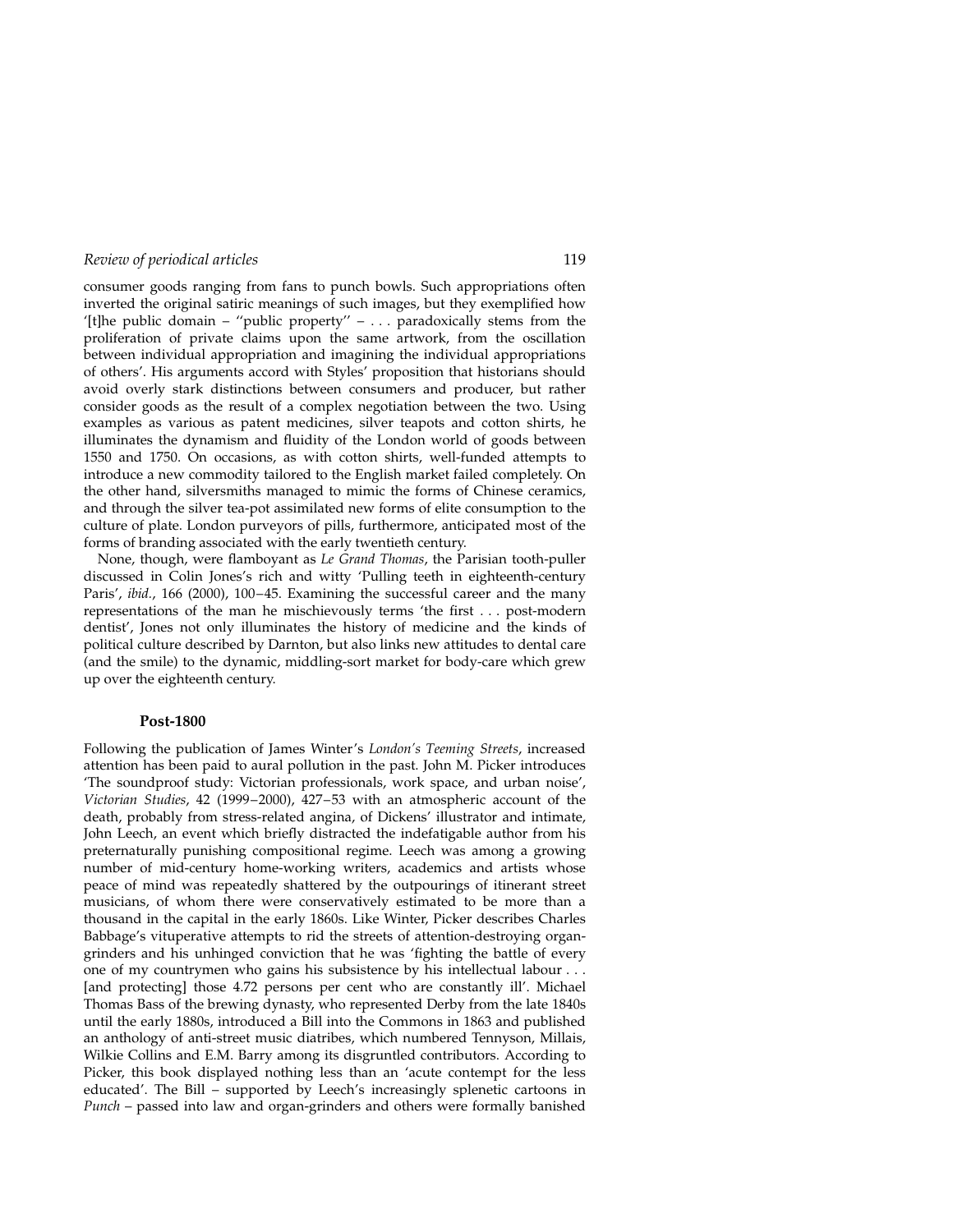from the streets. However, the Act failed to bite and, with the passing of time, complaints became less frequent and intense. Gradually, 'itinerant musicians became quaint curiosities, exotic reminders of the life that had once animated [London's] streets'. In the late nineteenth century the young George Bernard Shaw lamented that there were now 'thousands of children in London today who have never heard a barrel-organ. That is a tremendous fact'. Picker concludes that unwanted urban street noise had become 'one of the facts of life  $\dots$  for writing in . . . modernity'. Just before the First World War T.S. Eliot informed a friend that he found it 'quite possible to work in this atmosphere. The noises of a city so large as London don't distract one's mind; they become attached to the city and depersonalize themselves'.

In 'Spaces of capital: bank office building in the City of London, 1830-1870', J. Historical Geography, 26 (2000), 351-75, Iain S. Black traces an analogous rupture in the traditional patterning of metropolitan life. Documenting a transition from face-to-face exchange to commercialized attempts to reach out to a new clientele, he chronicles the ways in which 'trust in the fidelity of the joint-stock banker [came to rely] more on the scale and richness of the bank's architecture to compensate for the loss of personal contact'. Black makes exemplary use of contemporary visual material, including depictions of Sir Charles Asgill's splendid early nineteenth-century private banking-house in Lombard Street: the Kings Cross-like National Provincial in Bishopsgate in the mid-1860s: and, most impressive of all, an interior of the same bank's sepulchrally massive booking hall. Within two generations, urban reformers would be envisaging the construction of idealized semi-rural environments consciously distanced from the hurlyburly of production and exchange. In 'Civic leadership and education for democracy: the Simons and the Wythenshaw Estate', Contemporary British History, 14 (2000), 3–26, Andrezej Olechnowicz presents an intellectual biography of a local and national politician who became convinced that predominantly working-class inhabitants of the recently constructed Mancunian garden city suburb would be inexorably attracted towards mass participation in fascism. The extraordinarily successful head of a second generation international engineering concern, Ernest Simon, was elected as a Liberal to the city council in 1912 but rapidly became impatient with what he perceived to be over-bureaucratized and unbusinesslike municipal procedures. Thereafter, he and his wife, Sheena  $-$  a pioneering historian of the city - directed their energies into the construction of an intimate and village-like community at Wythenshawe. The estate was bought in 1921 and purchase completed in 1926. However, from the very outset there were problems: private industry failed to invest in local enterprise and in the early 1930s, as many as 60 per cent of the inhabitants of the new suburb were still having to make the expensive daily journey back into a city that they had so recently left. In addition, by 1933 less than 1 per cent of the total housing stock was being financed out of private funds. As Olechnowicz explains, Ernest and Sheena Simon now became convinced that the absence of enlightened middleclass social leadership might plunge Wythenshawe into an abyss of uncontrollable political extremism. However, between 1934, the year in which Ernest founded the Association for Education in Citizenship and 1939, when he completed his anti-totalitarian text, The Small Democracies, their joint preoccupation with rural revivalism proved counter-productive. Olechnowicz suggests that the quest for an extra-urban arcadia brought them into unlikely contact with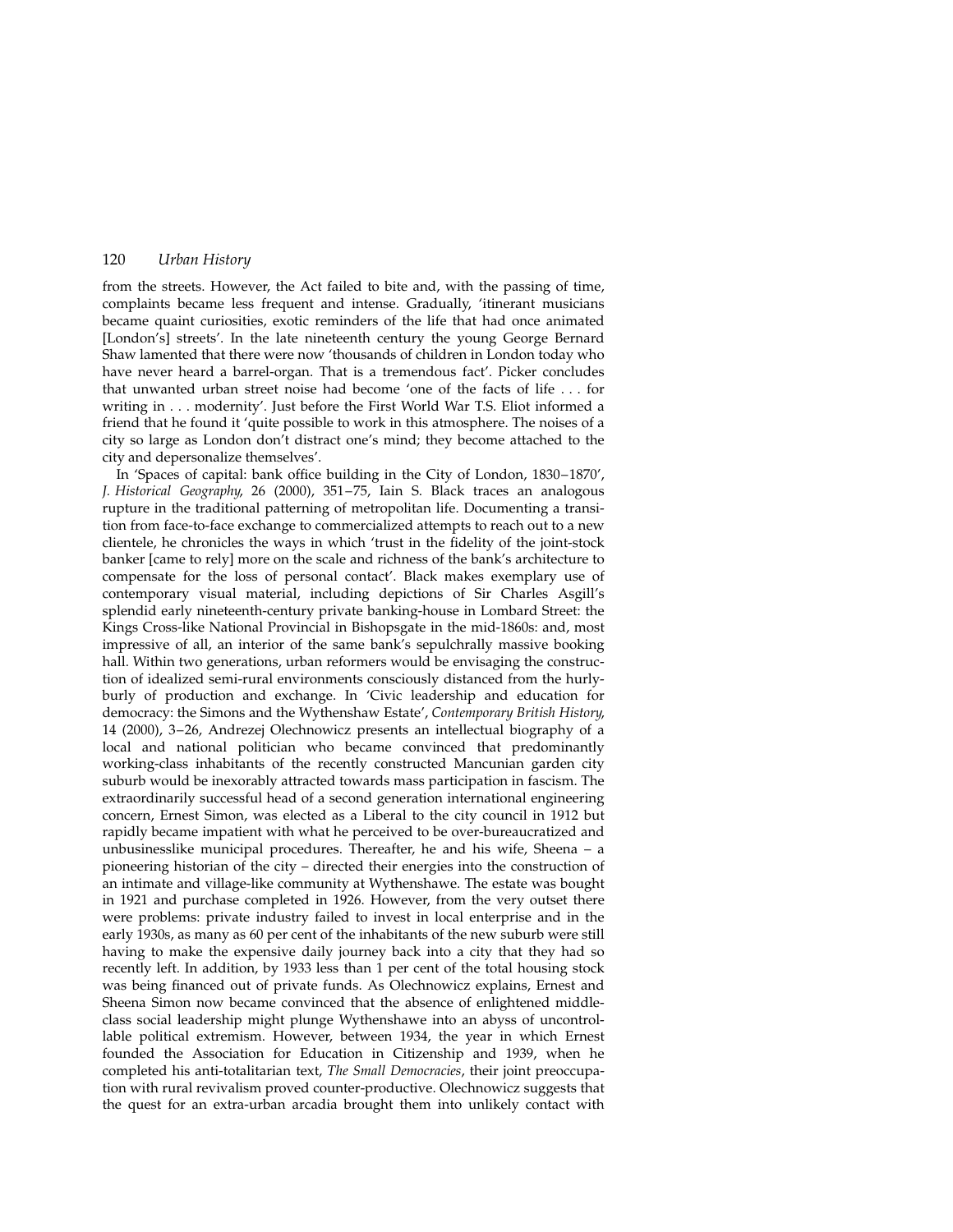cultural and political propagandists such as the rabidly right-wing Arthur Bryant. The author concludes that the elitist Simons were never capable of engaging with the 'actual experience' of living in Wythenshawe. In a geographically complementary contribution, 'Salford Labour: a party in waiting 1919-1932', Manchester Region History Rev., 14 (2000), 47-63, John Henry focuses on the consolidation of an anti-socialist coalition. Divisions within the party itself, failure to generate sufficient support for quintessentially working-class issues such as unemployment and the relief of poverty, and intimate links with the local Catholic community which provoked a conservative Protestant backlash ± each is proposed as part explanation of why it was that Salford Labour significantly under-achieved in the decade immediately preceding the full-scale collapse of the northern staple industries.

Like Olechnowicz's contribution, C. Edmund Clingan's `More construction, more crisis: the housing problem of Weimar Germany', J. Urban History, 26 (2000), 630-44, documents an attempt to reshape mass perceptions of urbanism. Emphasizing the virtues of larger and airier apartments, the German government deliberately raised expectations in relation to public housing projects. By the time the economic bubble burst in 1932, those committed to paying high, decontrolled rents, found themselves either unemployed or compelled to accept wage-cuts. The logical response would have been to move back down the housing ladder but this proved difficult – large numbers of smaller and cheaper apartments were already occupied or had been destroyed as a result of slum clearance programmes. Clingan concludes that `on the housing front, at least, the Weimar Republic's mission was accomplished. Ironically, in redeeming its pledge, [it] would make things much more difficult for many who hoped for a better life'. In `An archaeology of dereliction: poetics and policy in the governing of depressed industrial districts in England and Wales', J. Historical Geography, 26 (2000),  $630-44$ , D. Linehan traces shifting terminologies within the context of the precise converse to modernism. In the 1920s the phrase 'derelict area' commended itself to policy-makers as a shorthand designation before being replaced by `depressed area' and, in the aftermath of the far-reaching legislation of 1934, 'special area'. Linehan suggests that the 1930s witnessed discursive confrontation between officials and those actually living in localities labelled as having been most savagely devastated by the depression. As for the usage of 'derelict region' itself, this remained current until the return of the Labour government in 1945, thereby constituting 'part of the lexicon of protest against [official] policy'.

Planners emerge quite creditably from Nick Tiratsoo's 'The reconstruction of blitzed British cities, 1945-55: myth and reality', Contemporary British History, 14 (2000), 27-44. Far from imposing utopian ideas on post-war Britain, they are claimed to have behaved in the style of 'mild reformers'; attempting to collaborate with the populations they were employed to serve. Tiratsoo identifies other participants who played a key role in the task of reconstruction, including central government and 'largely conservative . . . ordinary people'. In 'Mancunian perceptions of Labour in the Second World War', Manchester Region History  $Rev$ , 14 (2000), 91-102, Michael Pateman guides the reader through the evacuation, the brief but horrific experience of the Blitz and premature efforts to imagine a blueprint for the future. Pateman concludes that for the great majority of inhabitants between 1940 and 1942 party politics appeared less important than the collective tasks of avoiding defeat and then moving uncertainly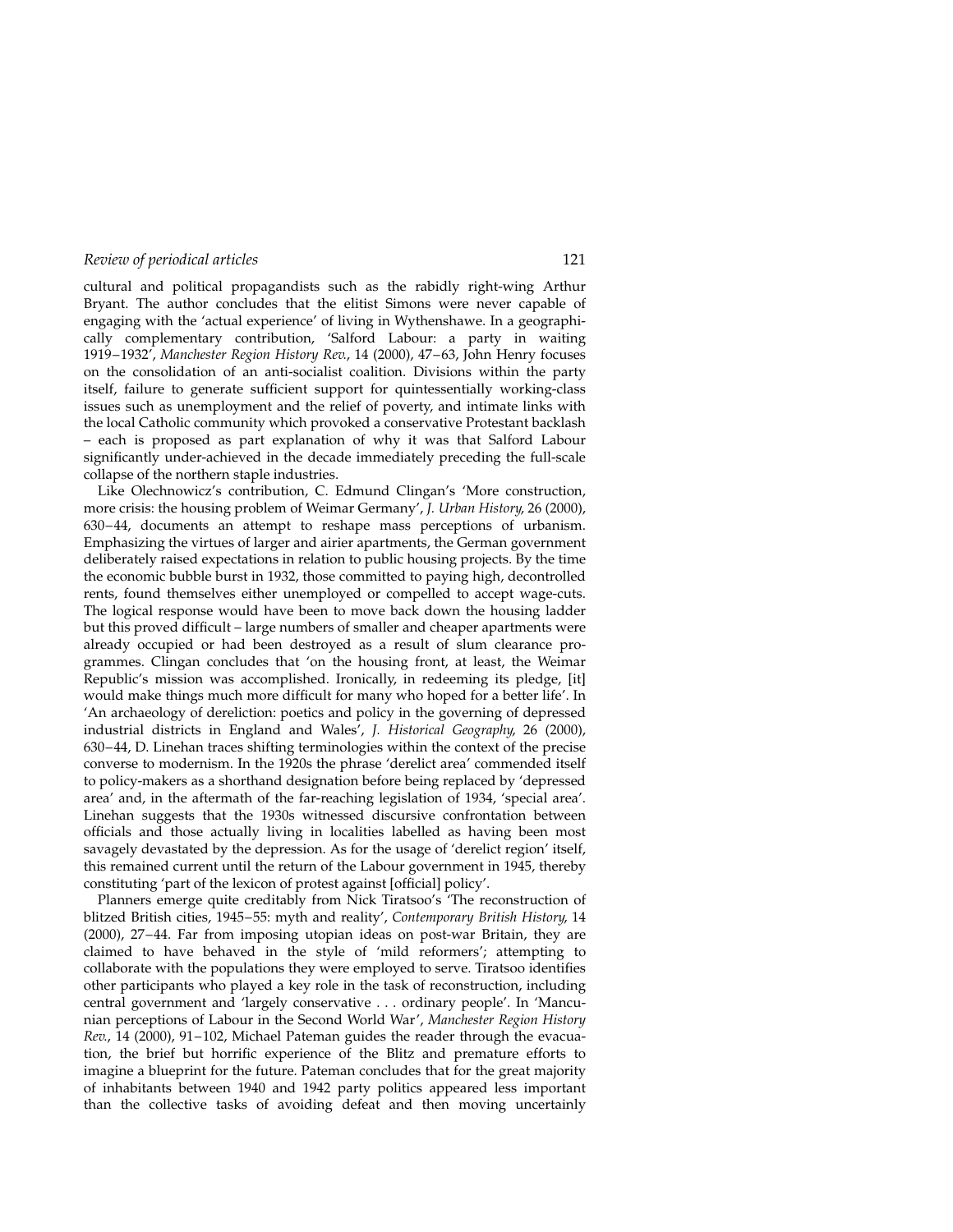towards victory. Only in 1943 would significant numbers of Mancunians begin meaningfully to engage with the issue of progressive reconstruction: two years later, no fewer than nine out of ten constituencies in the city contributed to Labour's landslide triumph. Viv Carvana and Colin Simmons' 'The promotion and development of Manchester Airport, 1929-74: the local authority initiative', Local Historian, 30 (2000), 165-77, raises doubts about the municipality's ability to make a rapid response to economic opportunity but then suggests that, year in, year out, desire for increased regional prestige and a determination to `[resist] the ambitions of an interventionist state', encouraged the development of increasingly adventurous policies. J.R.D. Bednarek's overview of `City planning and municipal airports, 1927-40', Planning Perspectives, 15 (2000), 349-76, focuses on Philadelphia and New York and concludes that, in both cities, 'while airports played a role in [the regional planning of the period], the regional played little role in the development of airports'. In `Keeping their eyes on the skies: jet aviation, Delta Air Lines and the growth of Atlanta', J. Transport History, 21 (2000), 73-91, Drew Whitelegg lists factors that may account for an inherently conservative company's expansion up to a point at which it now carries more passengers than any of its rivals. Non-union policies, combined with financial restraint and subtle strategies for the fostering of staff cohesiveness are identified as ensuring the maintenance of high levels of efficiency. Remarkably, employees were so contented with corporate policy in the early 1980s that they clubbed together and purchased a brand-new Boeing 767 to augment the Delta fleet!

During the 1930s, European towns, both large and small, were either persuaded or coerced into sustaining the mystique of all-powerful dictators. In Iurii Gerchuk's 'Festival decoration of the city: the materialization of the communist myth in the 1930s', J. Design History, 13 (2000), 123–36, we are provided with an eye-witness account of morale-boosting fake-festivities in Stalinist Moscow, which featured the decoration of buildings and the construction of tableaux representing 'enormous models of factories, aeroplanes and engines'. Other themes included the 'crisis of capitalism', 'giants of industry' and, tragi-comically, `Mr Ballbearing'. Following the collapse of the USSR imageries were radically transformed. This topic is explored by Serhii Plokhy in `The city of glory: Sevastopol in Russian historical mythology', J. Contemporary History, 35 (2000), 369-83. Plokhy delineates the process whereby representations have become dependent on more traditional sources rather than continuing to be dominated by the heroic events of the Second World War. He argues that Cold War symbolism failed to provide a basis for Russian chauvinism in relation to the dispute with Slavic Ukraine and also suggests that post-Soviet discourse has encouraged the expression of nostalgia for a `lost empire' within a cultural context dominated by insecurity about the nature of Russianness. Issues of representation also lie at the heart of the astonishingly prolific John Foot's 'The urban periphery, myth and reality, Milan,  $1950-1990'$ , City, 4 (2000), 7-26. Interrogating social construction, location, keywords and dualisms, `new ways of imagining' and 'solutions', Foot argues that earlier interpretations now seem `out-of date'. Illustrations hammer home the point that it is now possible to travel from Milan to Como without ever moving out of a fully or peripherally urban landscape. Jeri Johnson's 'Literary geography: Joyce, Woolf and the city', ibid., 4  $(2000)$ , 199 $-214$ , eloquently concludes that: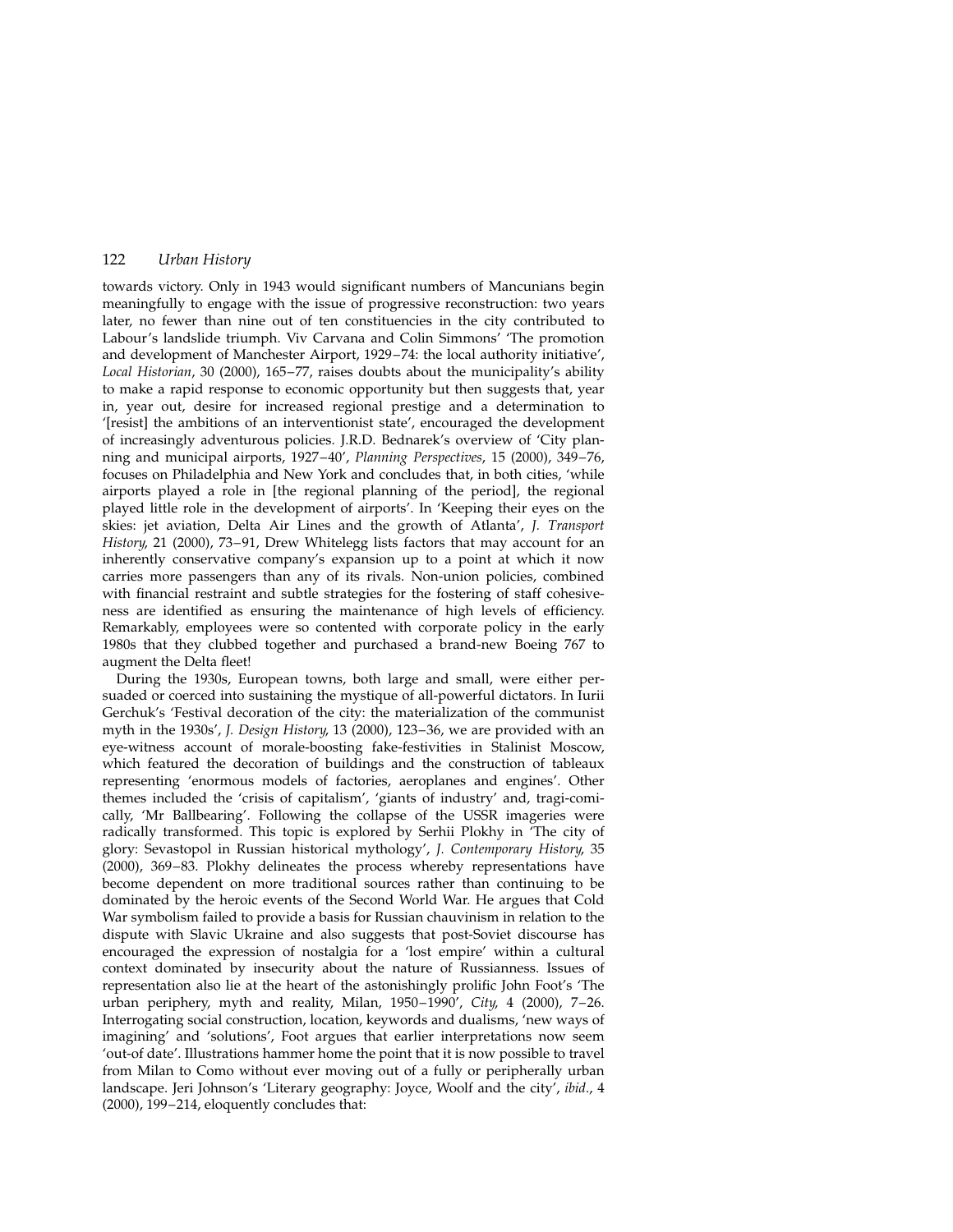Both [writers] repeatedly and insistently returned to site their novels in the urban space of the Modern City. Both saw the city as significantly, profoundly, embedded within specific, material and political histories. For both the sedimented layers of history lay beneath, behind and upon the surfaces of Dublin and London.

Steven Cooke's `Negotiating memory and identity: the Hyde Park Holocaust Memorial, London', J. Historical Geography, 26 (2000), 449-65, summarizes a convoluted narrative concerned with symbolic meaning, the location of an emotionally loaded monument and the roles played by the Board of Deputies and its president, Greville Janner, in the summer of 1983. The original plan was to locate the memorial close to the Cenotaph but this foundered on tensions between 'the perception of "Christian" forgiving as opposed to "Jewish" memory and revenge'. Cooke concludes that the memorial has 'blended' anonymously into its parkland location, thereby revealing more than a little about the `ontological framework of Anglo-Jewry . . . and the Holocaust'.

Among contributions to demographic, medical and infrastructural history in towns and cities, Peter Hennock's ambitious `The urban sanitary movement in England and Germany, 1838–1914: a comparison', Continuity and Change, 15  $(2000)$ ,  $269-96$ , documents a 300 per cent lag in relation to mortality from 'dirt diseases' in Germany during the 1870s, and a continuing and substantial differential in the early twentieth century. Nevertheless, it is not always clear that like is being compared with like within the gastro-entiritic category as a whole. Thus 'dysentery' in Germany is juxtaposed against the highly problematic `diarrhoea and dysentery' in the English data and `weakness of life' is included in the German faecal-oral group when, according to the Registrar-General's returns, this cause was by no means exclusively associated with conditions of this kind. In addition, massive discrepancies in death rates from diseases of the `digestive system' suggest that different national diagnostic criteria were continuing to be used. Nevertheless, Hennock's subtly nuanced and periodized argument convincingly demonstrates that, in relation to diseases which thrived as a result of the dissemination of unsafe drinking water and inadequate sewage disposal systems, England was still probably twice as healthy as Germany in the period immediately before the outbreak of the First World War. In a complementary article  $-$  'Profit is a dirty word: the development of public baths and washhouses in Britain, 1847-1915', Social History of Medicine, 13 (2000), 63-86 - Sally Sheard traces the historiographical and quantitative background to an underresearched topic. Case studies of Liverpool, Belfast and Glasgow prepare the way for an analysis of the urban hierarchy as a whole, with in-depth information on numbers of facilities, attendance per 100,000 population, receipts as a percentage of expenditure and relevant levels of aid out of the rates. In her conclusion Sheard notes that 'the problem of disentangling the sanitary from the recreational demands for public baths [has not been] an easy one'. In `Jane Addams and the ward boss revisited: class, politics and public health in Chicago, 1890-1930', Environmental History, 5 (2000), 194-222, Harold L. Platt adopts a novel and refreshing perspective on the long-running American theme of corruption and reform. Critically re-evaluating the ideological and methodological preoccupations of the Hull-House tradition, Platt focuses on the `political formation of urban space'. Jane Addams' detailed analyses of differential death rates from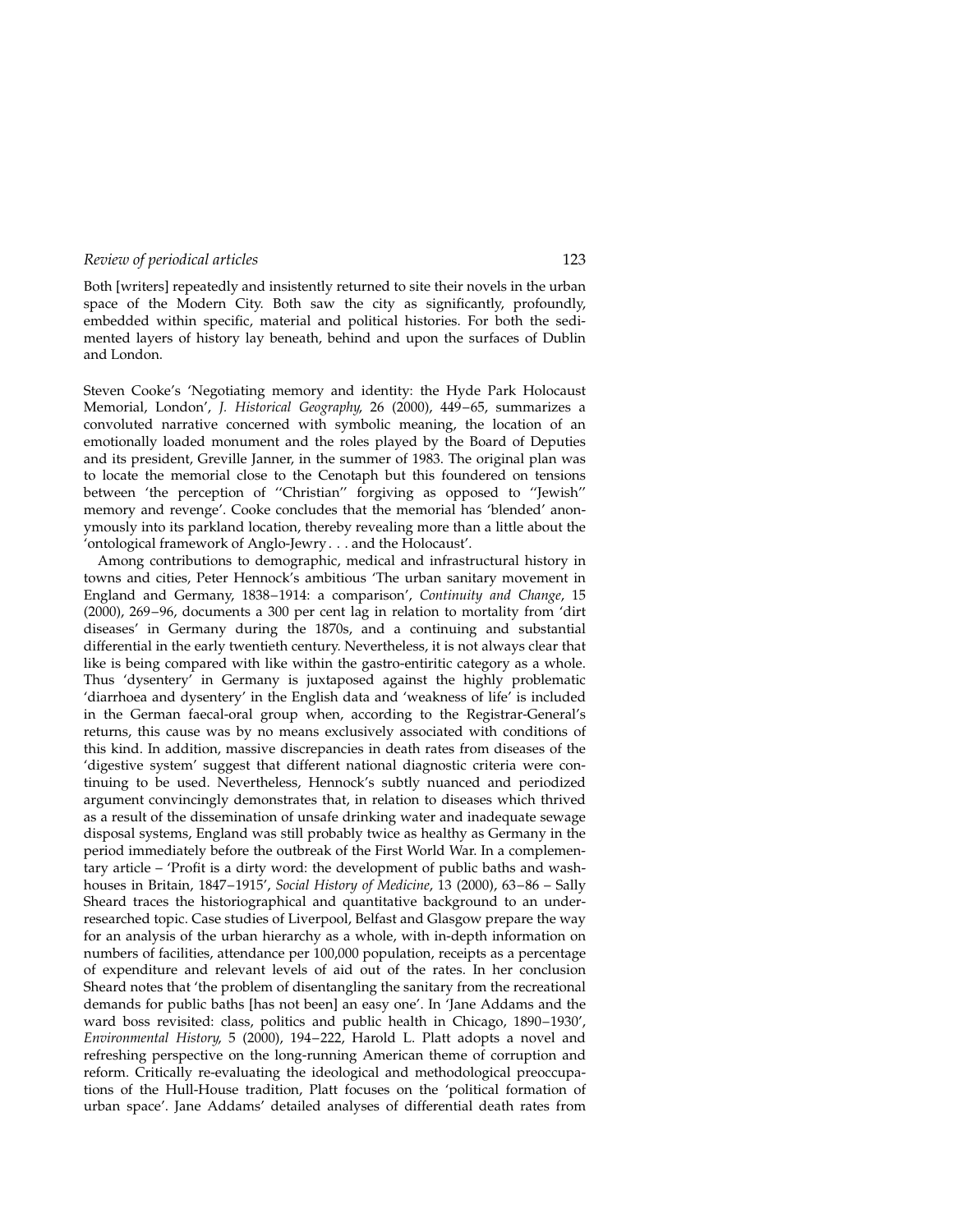typhoid and the diseases of childhood failed to dislodge canny manipulators of precinct power: in this respect, one of Platt's less sanguine conclusions is that the `politicians [in question] simply moved their base of operations from the health to the building department'. Nevertheless, Addams' initiatives would in time become increasingly influential in the struggle against unequal access to environmental amenity.

Making use of the revealing life expectancy route, Muriel Neven examines `Mortality differentials: the peculiarities of mortality in an urban industrial population: a case study of Tilheur, Belgium', Continuity and Change, 15 (2000), 297-330. Suggesting that occupation played a central role in explaining higher than average death rates, with miners and day-labourers suffering significantly worse levels of mortality than other groups, Neven detects disturbing levels of fatalities among infants and toddlers, adolescents and the 'aged' category. This is claimed to be related to `the micro-economic life-cycle . . . of households'. In a succinct contribution on 'Disease environments in Victorian England and Wales', Historical Research, 33 (2000), 72-82, Robert Woods and Nicola Shelton express a relatively high degree of confidence in the accuracy of the annual and decennial Reports of the Registrar-General. They emphasize that in urban areas aggregate mortality remained at high levels as a result of 'crowding and poor air and water quality'. The authors also argue that the nineteenth-century public health movement was intensely preoccupied – over-preoccupied? – with the tasks of securing safe supplies of drinking water and non-polluting sewage disposal systems. Although impressive results were achieved in both these spheres, mortality remained high as a result of continuingly unacceptable death rates associated with viral and bacterially-transmitted droplet infections. Woods and Shelton conclude with highly pertinent comments on the intractability of tuberculosis as a theme in urban and demographic research. More specifically, they are sceptical of McKeownite interpretations which deploy `the decline of t.b. mortality as a general indicator of rising living standards and, especially, improved nutrition'.

Further light is thrown on the cultural history of air-borne conditions in Michael Bloor's 'The South Wales Miners Federation: miners' lung and the instrumental use of expertise', Social Studies of Science, 30 (2000), 125-40. Juxtaposing lay against professional perceptions, the author documents processes whereby union leaders insisted that there were closer connections between coaldust and fatal respiratory disease than medical orthodoxy had hitherto acknowledged. Representing their members at public forums and tribunals, spokesmen nobbled witnesses, manipulated scientific data and distorted findings. In the longer term, lay conceptions of the etiology of this cluster of conditions colonized the professional mainstream, with 'local' knowledge appropriating the cultural space occupied by 'those who knew better'. Little wonder that Aneurin Bevan famously declared that 'the debunking of the expert is an important stage in the history of democratic communities because democracy involves the assertion of the common cause against a special interest'. William H. Hubbard's `The urban penalty: towns and mortality in nineteenth century Norway', Continuity and Change, 15 (2000), 331-50, concludes that death rates in towns were higher than those in the countryside but that an increasing rate of urbanization did not in itself lead to yet further deterioration. This argument is supported by data which demonstrate that urban centres  $-$  and particularly larger ones  $-$  experienced a more rapid decline in mortality than rural areas. Using cause of death material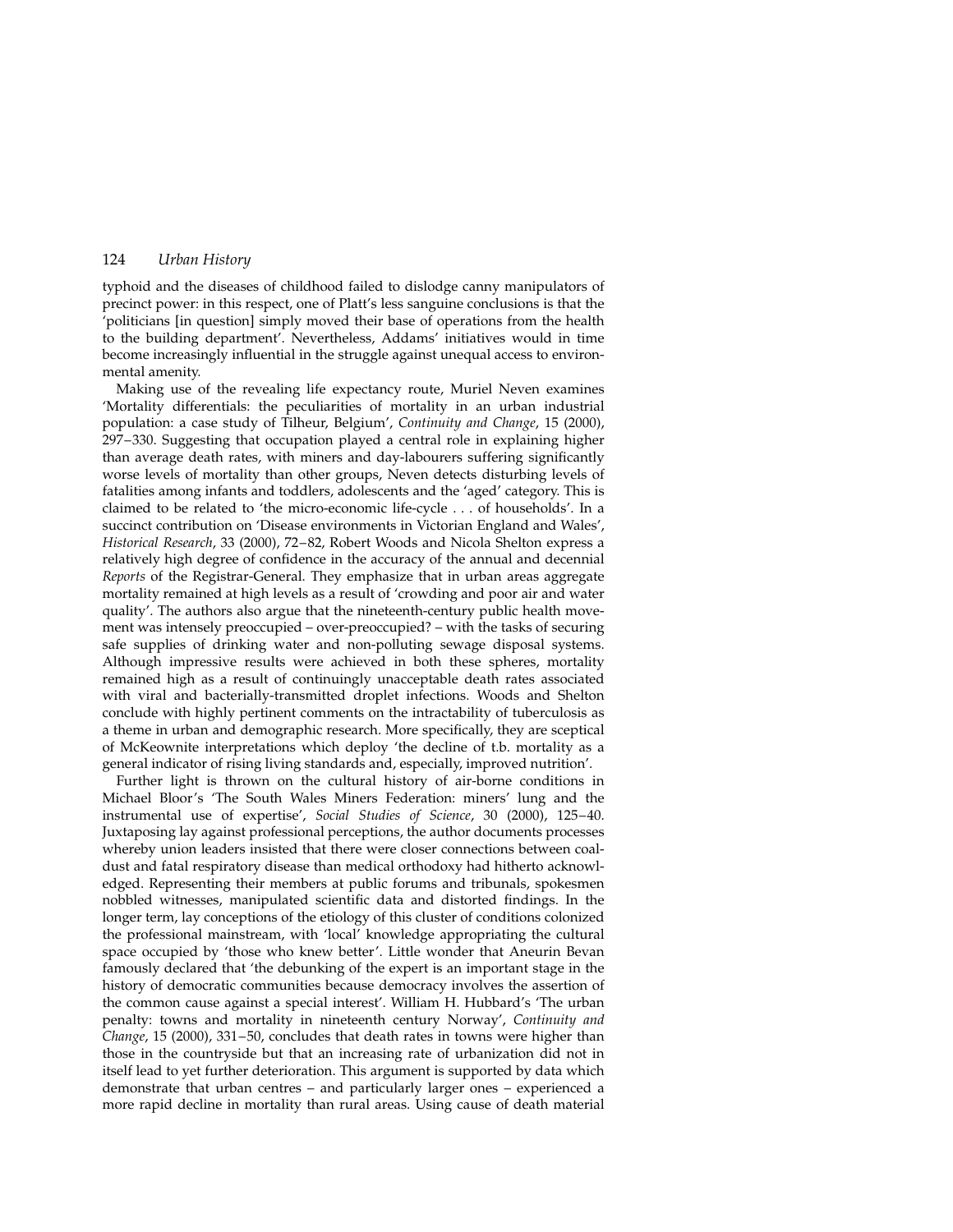from Bergen and Kristiania, Hubbard suggests that public health intervention may have played a key role in consolidating Norway's national mortality transition. Support is provided by quantitative data relating to `epidemic', `TB', 'air-borne' and 'water and food-borne' categories.

Although not directly concerned with reductions in mortality, Angela Gugliotta's 'Class, gender and coal smoke: gender, ideology and environmental injustice in Pittsburgh, 1868-1914', Environmental History, 5 (2000), 163-93, conveys much about the quality of life in a notoriously degraded urban location. Tracing genealogies of concern in relation to atmospheric pollution, Gugliotta emphasizes that conditions in Pittsburgh's factories subjected working-men to the gravest health threats of all but that the dominant bourgeois ideology demanded that communal concern be expressed in terms of damage inflicted on women and children. In 'Clearing a thousand waste-waters: water pollution Finland 1945-1970', Scandinavian Economic History Rev., 48 (2000), 81-99, Pirkko Leino-Kaukiainen contends that, while the deterioration of rivers constituted a major problem in the 1960s, it was only during the following decade that urban areas began to benefit from the construction of larger numbers of modern sewage plants. Between 1970 and 1975 treatment facilities doubled, reducing both the biological oxygen demand and phosphorous levels found in samples of municipal waste-water. Nitrogen loads nevertheless remained dangerously high. On the issue of the relationship between cultural triggers and environmental action, Leino-Kaukiainen suggests that the 'pressure generated by a new nature-conscious public opinion' may have been crucial. In her synoptic `Reconstructing race and protest: environmental justice in New York City', Environmental History, 5 (2000), 223-50, Dolores Greenberg confirms that, as late as the 1990s, people of colour continued to be excluded from crucial policy debates centring on the maldistribution of urban pollution. Devoting a key section of an impressive critique to Harlem, Greenberg presents a vivid account of the kinds of multiple degradation afflicting this district towards the end of the twentieth century: multifarious contaminants emanated from 'toxins from six of Manhattan's seven diesel-fuelled bus depots . . . six line high-ways on both the east and west borders [and] a transfer station for dumping garbage on to barges'. A major contribution to anthropometric history, Stephen L. Morgan's 'Richer and taller: stature and living standards in China, 1979-1995', China Quarterly, 44 (2000), 1±40, is incisive on the issue of the traditional urban-rural divide. Morgan argues that Chinese economic reform has benefited a majority of social, geographical and occupational groups. This is substantiated by height data which indicates that improved real wages have enhanced nutritional status, thereby ensuring a more successful realization of genetic potential. However, in Hunan, Anhui, Shaanxi and Guandong, stasis or deterioration were intermittently detectable. In terms of chronology, progress was tightly packed into the decade between the mid-1980s and the mid-1990s, and conspicuously so among the seven to eleven age-group. There was also a narrowing of the embedded gap between town and country, with 'children in . . . prosperous provinces [benefiting] from improved nutrition that . . . allowed them to grow in stature more than their urban counterparts'. Children living in `rust-belt' regions like Shaanxi experienced `little or negative shifts in stature'. Morgan contends that, despite the existence of evidence pointing to a selective worsening in the distribution of income, the data nevertheless strongly imply 'widespread improvements over the reform period'.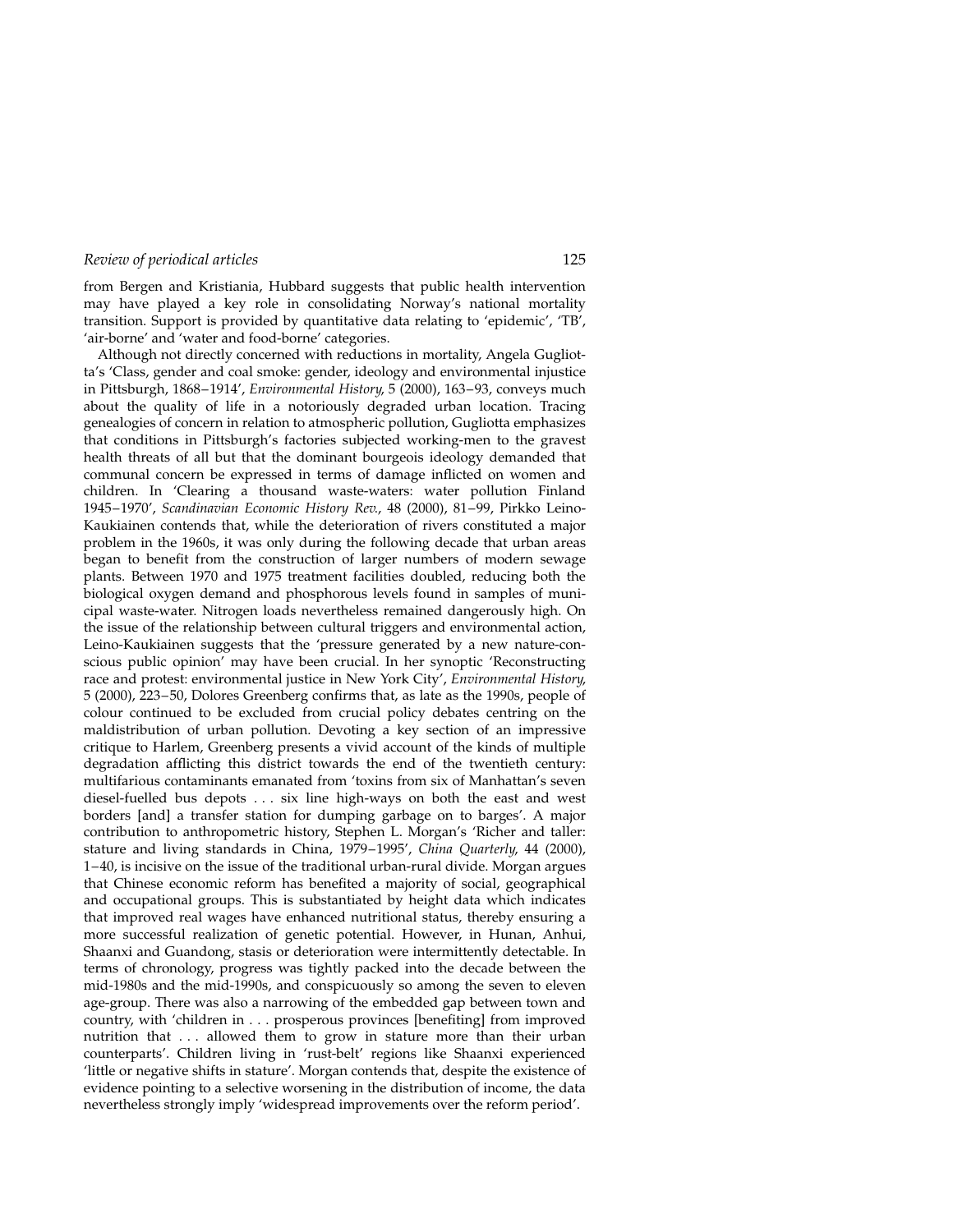A blurring of conventional chronologies, as well as a preoccupation with language and representation, continue to characterize contributions on political organization and action in urban contexts. In 'Chartists and Owenites – many parts but one body', Labour History Rev., 65 (2000), 2-21, Edward Royle returns to familiar territory and argues that the line between the two 'tendencies'  $-$  this now seems to be the appropriate historiographical term  $-$  were never fixed. Claiming 'that the divisions between some Chartists and some Owenites were no greater than the divisions within Chartism, and, indeed within Owenism', Royle analyses strategy and political interaction in the period after 1848. He characterizes Owenism in terms of diversification and moderation as well as commitment to a highly flexible agenda which simultaneously criticized the values of capitalism and proposed a new kind of 'co-operative economics'. Owenism is said to have been both practical and inherently 'classless', and characterized by programmes or `ways of seeing' which appealed to `all classes of all nations'. Royle concludes that Chartist-Owenite ideology was more ubiquitously present during this period than the Marxist-socialist tradition has implied. In `Crowd power: Chartism, Carlyle and the Victorian public sphere', Representations, 70  $(2000)$ ,  $87-114$ , John Plotz joins a growing band of social historians critical of the explicitly historical work of Jurgen Habermas. Examining the implicit meanings and intentions of the mass meeting, Plotz characterizes the rational crowd as itself constituting a new form of discursive speech act. To substantiate this novel point, he highlights the example of the petition and Bronterre O`Brien's proposal in 1837 that 'the poor of England be heard by council at the bar of the House of Commons' in order to express their detestation of the 'late tyrranical and inhuman enactment miscalled the Poor Law Amendment Act'. Turning to Carlyle's massively influential Chartism, Plotz suggests that this work sought to invalidate a new and radical presence in the public sphere. In `Speech and writing in the Northern Star', Labour History Rev., 65 (2000), 22-40, Cris Yelland focuses on the `dynamic of orality' and anatomizes the extent to which earlier nineteenth-century newspapers were designed to be read and/or read aloud. Noting that editorials were couched in a style which lent itself to proclamation, Yelland evaluates the tone of reports of meetings and less overtly rousing articles which may have been designed to be discussed in small group forums. It is claimed that the Northern Star either addressed its audience in the mass, or adopted an editorial strategy which was both individualistic and `dialogic and dramatic'. Like James Vernon, Yelland is concerned with the narrowness of the frontier between speech and writing, and the ways in which both modes were explored and exploited by the radical press.

Pamela J. Walker's '"A carnival of equality": the Salvation Army and the politics of religion in working-class communities', J. Victorian Culture, 5 (2000), 60±82, engages with perceived complementarities between mass conversionist and plebeian ideologies. The author claims that non-elite strata were sympathetic to struggles centring on bureaucratic efforts to ban marching, playing and singing in public as well as the Army's tacit attempt to appropriate popular commercial culture. Wim Mellaerts's 'In the shadow of justice: popular uses of the law in urban Normandy,  $c. 1880-1905'$ , French History, 14 (2000), 174-200, focuses on Caen. Disputing the widely held assumption that workers felt natural antipathy towards the justice system, Mallaert detects diverse sets of attitudes via a neo-Marxist and anthropological analysis of legal aid and the role of the JP.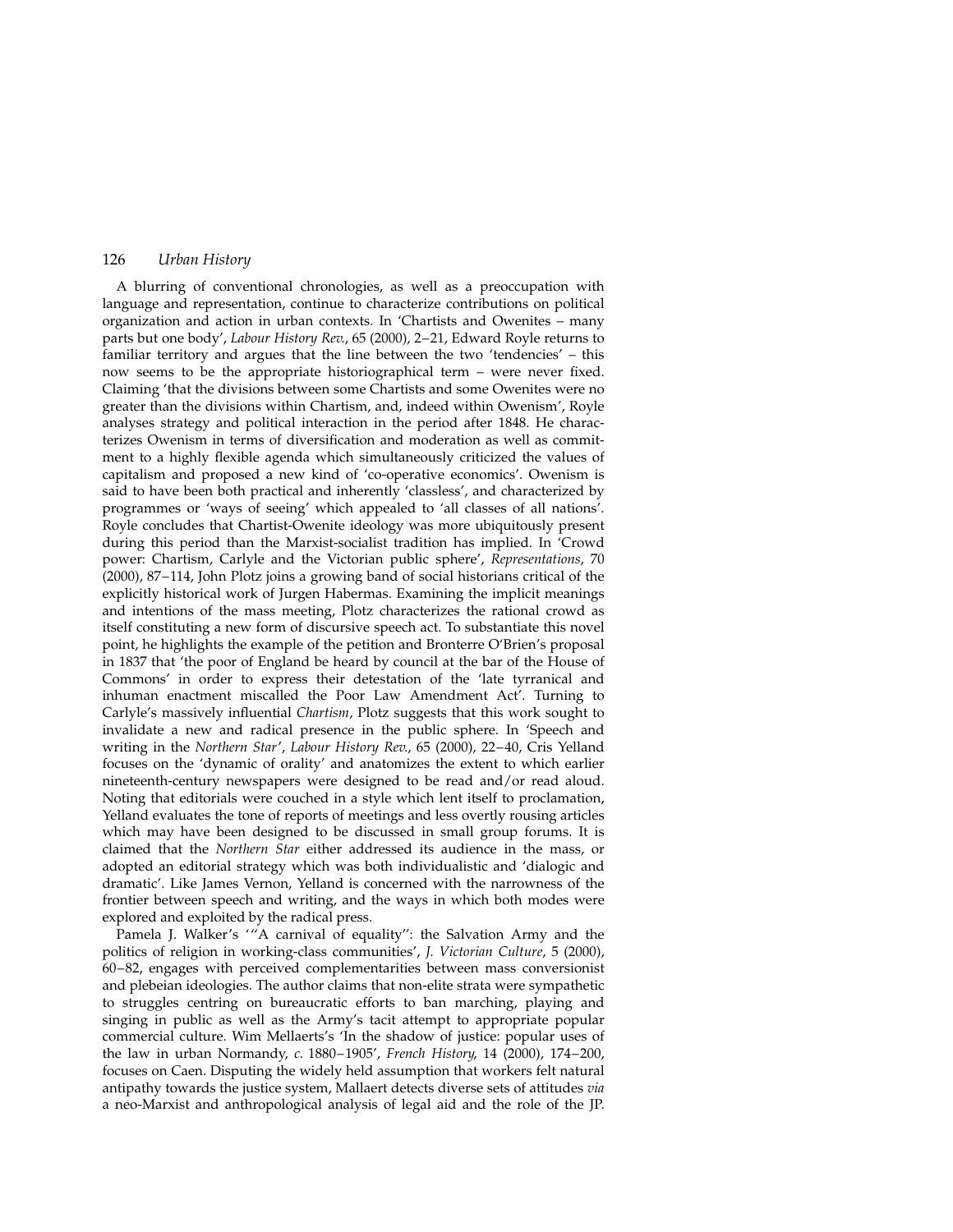'Overall', he concludes, 'the process was one of interaction, of context and collaboration, the outcome of which could not be planned'. The prolific Laura Lee Downs' `Municipal communism and the politics of childhood: Ivry-sur-Seine 1925-1960', Past and Present, 166 (2000), 203-41, opens with an impressively evocative reconstruction of a dilapidated town situated within striking distance of Paris. She then interrogates a distinctive local welfare system which developed the 'minds and bodies' of the younger generation and consolidated a left-wing politics, rooted in the problems of everyday material life. Concentrating on colonies de vacances, Downs divides her analysis into sections dealing with `repairing the body, restoring the soul', `the child-kings of Ivry', and `a new kind of man: politics and pedagogy'. Based on a wide range of in-depth interviews, this contribution deftly identifies tensions between local cultural autonomy and centralized party control. Alun Howkins and Linda Merricks' "Dewy-eyed veal calfs": live animal exports and middle-class opinion, 1980-1995', Agricultural History Rev., 48 (2000), 85–103, engages with a quite different kind of politics. Focusing on the campaign in 1994–95 to prevent the export of live animals, the authors identify key events and interest groups and emphasize the seminal contextual importance of Ruth Harrison's Animal Machines: The New Factory Industry (1964) in alerting town-dwellers to the conditions under which their daily food was being produced. When the furore died down, the farming community immediately found itself confronted by an even more disturbing prospect ± posited links between BSE and human CJD. No longer would it be possible for the NFU convincingly to claim that urban attitudes towards the mass production of food were either 'sentimental' or 'romantic'.

Linked contributions cast doubt on the findings of two classics in the field of urban historical investigation. In `Rowntree revisited: poverty in Britain, 1900', Explorations in Economic History, 37 (2000), 174-88, Ian Gazeley and Andrew Newell engage with the contradiction of a well-documented increase in real wages in the late nineteenth and early twentieth centuries and contemporary reports of continuingly high levels of chronic poverty in large urban centres. This seeming anomaly is presented in terms of a conflict between Hobsbawm's venerable 'immiseration' thesis and Charles Feinstein's recent identification of `modest but positive wage growth after 1900'. In their evaluation of Rowntree's seminal survey of York, Gazeley and Newell argue that the pioneering social scientist may have made misguided assumptions about the needs of children as compared with those of adults. They claim that this persuaded Rowntree to overestimate the 'extent of primary poverty by about 50 per cent. Rather than [identifying] just 10 per cent of the population in primary poverty, [he] should have found 5 or 6 per cent'. Gazeley and Newell nevertheless conclude that it would be treacherous to extrapolate the York findings to the rest of urban Britain. In a complementary contribution Timothy J. Hatton and Roy E. Bailey suggest in `Seebohm Rowntree and the postwar poverty survey puzzle', Economic History Rev., 53 (2000), 517-43, that the third and final publication in the series committed a number of basic errors. Reworking the original data, Hatton and Bailey arrive at conclusions which suggest that nearly 12 rather than 4.6 per cent of households should have been designated as being in 'primary poverty'. They also claim that social welfare reforms between 1936 and 1950 may have been responsible for reducing the proportion of severely deprived households by approximately 10 and not 20 per cent. This leads to the conclusion that the reaction against the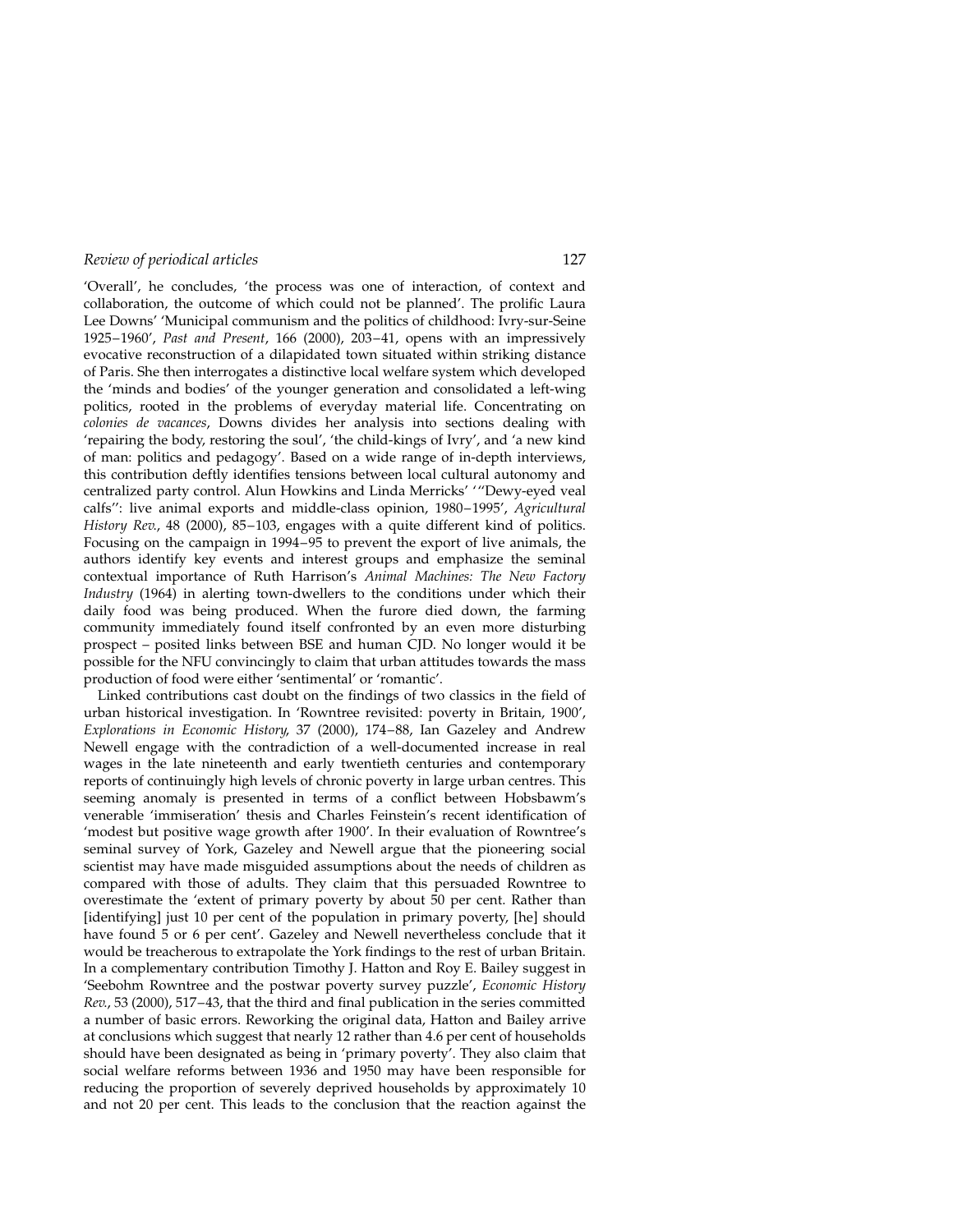posited near-universality of unprecedented affluence during the 1960s constituted a distinctly less unexpected phenomenon than is sometimes claimed. In this respect, Hatton and Bailey state that their  $\gamma$  results  $\dots$  fit with the increasing tendency to interpret the Beveridge Report as a set of incremental changes to social security, rather than as the birth of an entirely new system'. Useful links are made here between economic growth and the distribution of income, the roles of the central and local state in the 1940s and 1950s, the outreach and structural diversity of welfare provision, and optimistic and pessimistic readings of the material outcomes of progressivist, consensus policies between the end of the war and the mid-1950s. Different concerns inform Kiyoshi Nakagawa's 'Ambitions, "family-centredness" and expenditure patterns in a changing urban class structure: Tokyo in the early twentieth century', Continuity and Change, 15 (2000), 77–98. The author summarizes contemporary investigations into ghetto life and stereotypical images of urban social stratification in modern Japan and identifies three well-established groups - 'high society', the property-owning middle classes and `lower-class society'. To these, during a period of rapid economic and social change, are added factory workers and  $-$  a weak translation, this - 'new middle-class people'.

The histories of gender, sexuality, the family and childhood continue to flourish. Philip Howell's exemplary 'A private Contagious Diseases Act: prostitution and public space in Victorian Cambridge', J. Historical Geography, 26 (2000),  $376-402$ , depicts the regulatory system with which it is concerned as a 'lex loci designed to deal with the . . . moral infection of streetwalkers in a town dominated by collegiate institutions'. Howell contends that the `proctorial system constructed the problem that it set out to control' and, to this end, he provides detailed information on the numbers and geographical distribution of brothels and `houses' between the 1840s and 1870s as well as the residences of arrested women in the bench-mark years of 1840 and 1880. Cartographic representation reveals a significant clustering in the Maid's Causeway area, abutting on to Midsummer Common and the still semi-rural and under-populated village of Chesterton. Howell tracks down the spatial incidence of streetwalking and soliciting offences between the 1820s and the 1890s - here the data indicate a heavy concentration in the central Trumpington Street area. Aggregate numbers of arrests during the same period point to peaks in the mid-1830s and throughout the 1840s. Many of Howell's sample migrated to Cambridge from the `small villages and the country parishes surrounding the town'. The sources from which this information has been derived include police records, holdings relating to the activities of the Cambridge Female Refuge, archives of the proctorial syndicate and the committal books of the 'reforming' Spinning House in St Andrew's Court. This latter institution had been used by the Cambridge authorities to punish 'public women' since the late sixteenth century: 'at the very end of Victoria's reign . . . it was demolished to great satisfaction'. Charles Upchurch's 'Forgetting the unthinkable: cross-dressers and British society: the case of the Queen vs. Boutlon and others', Gender and History, 12 (2000), 127-57, provides a vivid contextual portrait of the half-hidden metropolitan world of 'mollies' and 'mary-annes' – men who dared to appear in public dressed partly or wholly in women's clothing. The author organizes his contribution around an extended narrative of a complex series of court hearings, involving the eminently respectable Frederick William Park and Ernest Boulton. During the trials The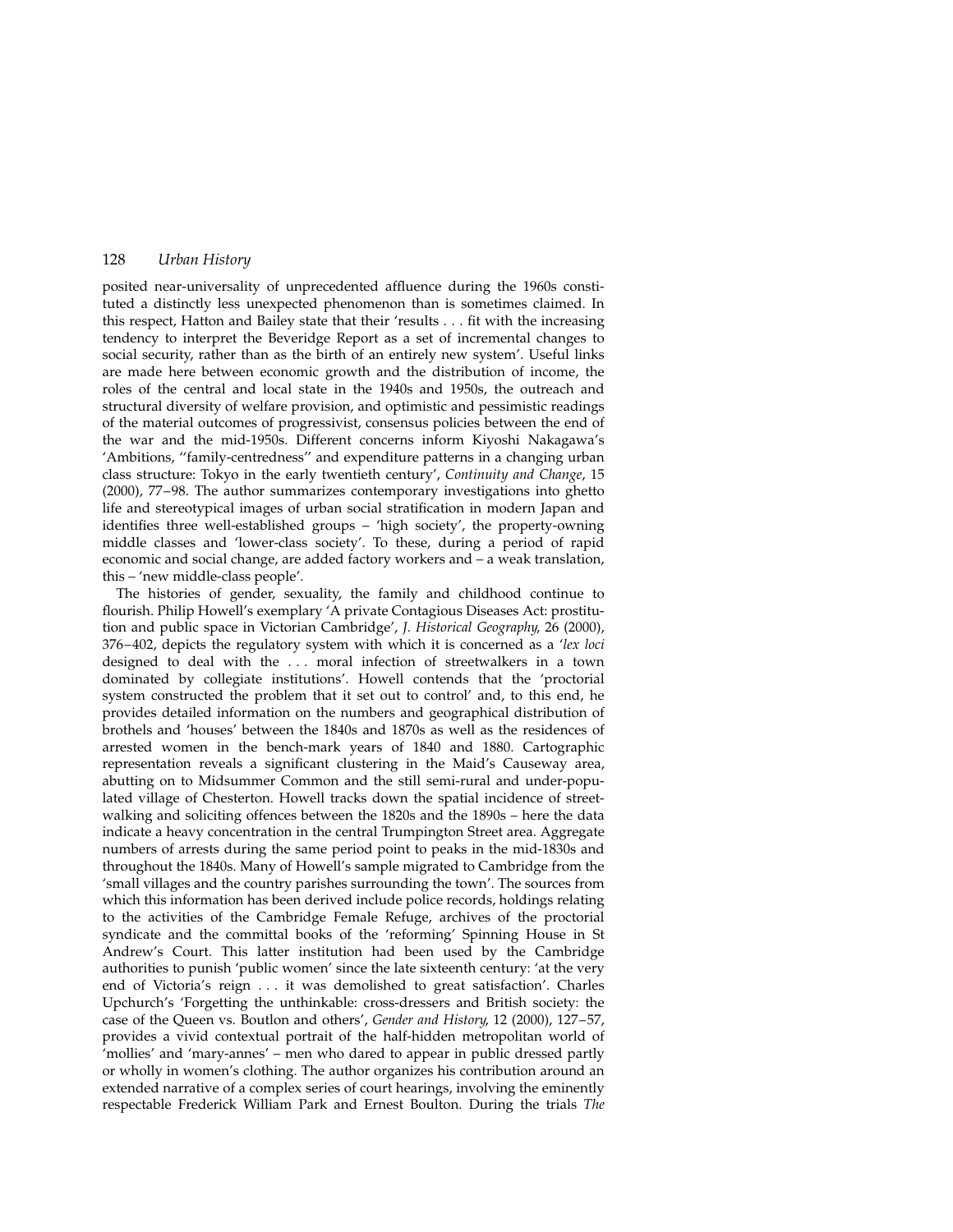Times advised its readers that reports of proceedings as foul as these should be locked away lest they corrupt the minds and morals of the young. No less potentially shocking was the fact that both men had been known to consort with the notorious Arthur Pelham Clinton, referred to in demi-monde circles as Lord Arthur  $-$  ex-MP, the son of the Duke of Newcastle, and organizer of risqué theatrical events which dared to feature men openly embracing men. Like many cross-dressers, Park and Boulton frequented the notorious West End red-light district bounded to the north by Regents Park and to the south by Charing Cross and the Strand. Arrested in April 1870, they were brought before a magistrate and subjected to full medical examination, the results of which allegedly confirmed that they had for a number of years regularly engaged in anal intercourse - a judgement successfully contested by defence lawyers who convinced the court that tests of this kind could only rarely be conclusive. Boulton and Park received a small fine and were placed on probation for two years, with the additional and somewhat comical condition that they must desist from cross-dressing 'for any reason'. The police had wanted to make an example of randomly selected cross-dressers in order to quell a perceived epidemic of male prostitution. But the strategy backfired, and the trial revealed to an astonished public that men like Boulton and Park frequently came from upperor middle-class families, sustained `normal' relationships with friends and relations, and held respectable professional positions wholly divorced from the metropolitan sex trade. Katherine Newey's `Climbing boys and factory girls: popular melodramas of working life', J. Victorian Culture, 5 (2000), 28-44, is less concerned with narrative than the ways in which social stereotypes fed into popular cultural conventions and, from there, into the mainstream diet of middle-class fiction. Concentrating on a handful of works written and first performed in 1832, Newey engages with the 'circulation of common plots'. She argues that her selected melodramas 'created a vocabulary of social protest which [was] utilised by novelists in the following decades'. In the empiricallygrounded `Determinants of institutionalization of orphans in a nineteenth century Dutch town', Continuity and Change, 15 (2000), 139-66, Hanna Van Solinge, Evelien Walhout and Frans van Poppel focus on Delft between 1860 and 1879. The authors tracked each selected individual up to the point of marriage, death or the age of twenty-three. Institutional care appeared to constitute a popular - or necessary and/or convenient? - option, with four out of ten individuals going to such a place within six months of the death of their last biological parent. Only 27 per cent stayed in their own home and, from this and other information, the authors conclude that orphanage life may have been preferable in terms of diet, clothing and the 'physical and moral well-being of . . . children'. Education was widely available and, as a result, these young people were eagerly sought after in local labour markets. But we are not told how they may have been treated by employers.

Sian Reynolds' 'Running away to Paris: expatriate women artists in the 1900 generation, from Scotland and points south', Women's History Rev., 9 (2000), 327-44, draws on the voluminous letters of the Edinburgh-born sculptor Ottilie Mclaren to evaluate the pros and cons of seeking a creative fortune in the most cosmopolitan city in the world. The choice was between opting for a formal education at the Ecole des Beaux-Arts, or sitting at the feet of a major figure in the post-impressionist and modernist movements. The latter option could be as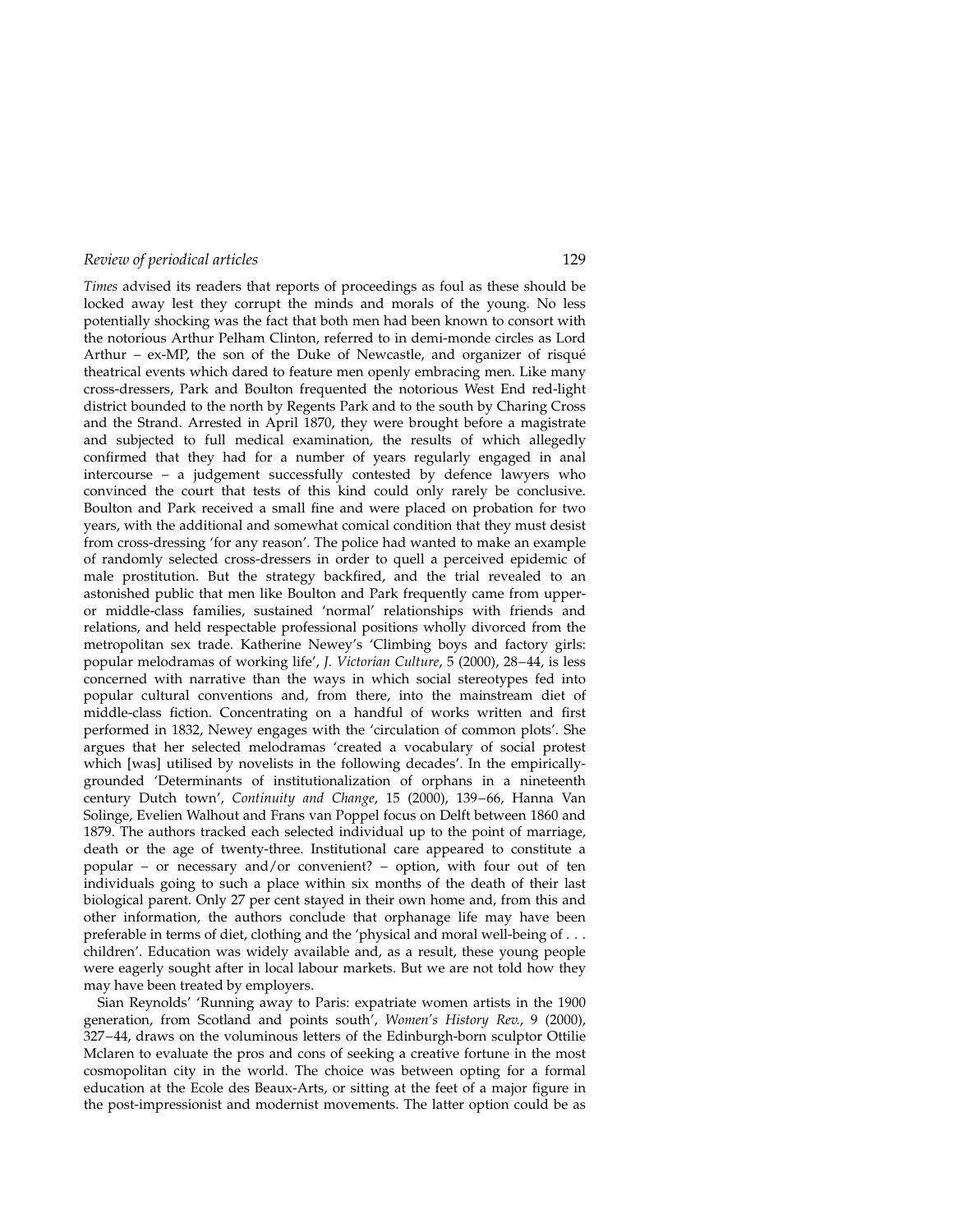dispiriting as the former. Thus Brancusi described his six-month period with Rodin as an interlude which finally convinced him that 'under tall trees nothing grows'. When gender entered the equation, subjugation could be more subtly inflicted - 'when a male artist marries a woman he acquires a housekeeper, a model, a brush-washer and perhaps a publicity agent. When a woman artist marries . . . she perishes as an artist'. Nevertheless, and despite many obstacles, numerous women 'pack[ed] a modest carpet-bag and catch the boat-train to Paris'. Hsu-Ming Teo's 'Women's travel, dance and British metropolitan anxieties, 1890-1939', Gender and History, 12 (2000), 366-400, presents an overview of the larger cultural context before engaging with `anxieties [associated with] atavism, sexuality and anti-colonial resistance'. Teo examines dance both in terms of its central role within modernism and as a 'morally questionable activity'. Sally Alexander's `Men's fears and women's work: responses to unemployment in London between the wars', *ibid.*,  $401-25$ , argues that the 'nerve touched was the nerve of sexual difference'. At the end of the First World War London women were widely accused of having 'taken all the work'. As Ellen Wilkinson noted of Jarrow, which recorded a 73 per cent unemployment rate at the depth of the depression, the problem of being out of work was best defined as the 'problem of adult men'. Drawing on a number of seminal texts  $-$  Wight Bakke's study of Greenwich, the Carnegie Trust's Unemployed Men and H.L. Beales and R.S. Lambert's Memoirs of the Unemployed - Alexander evaluates contemporary claims that occupational inactivity generated mental instability and the vague condition of neurasthenia. Many contemporaries believed that the latter might prove 'contagious' and even threaten the existence of Western civilization - a motif already developed by Freud in his Group Psychology and the Analysis of the Ego. Beginning her article with the bald statement that `hunting has a history', Lisa M. Fine argues in 'Rights of men, rites of passage: hunting and masculinity at Reo Motors of Lansing, Michigan, 1945-1975', J. Social History, 33 (2000),  $305-24$ , that the sport constituted a 'right won' rather than a cure for `blue-collar blues'. The article concludes with the assertion that `as surely as Reo's workers came to expect enough to support their families, to rely on the state to ensure minimum wages, hours, working conditions, and fringe benefits . . . they also expected time and space to hunt'. This is an enjoyably up-beat contribution. The issue of self-identity, within an Asian context, is also explored by Kingo Tamai in 'Images of the poor in an official survey of Osaka, 1923-1926', Continuity and Change, 15 (2000), 99-116. The author describes and interprets daily life in the 'Manchester of the East' and points to the roles of 'family formation and national assistance' as primary means of minimizing deprivation and enhancing feelings of self-worth. A complementary article - Eriko Yamamato's `Cheers for Japanese athletes: the 1932 Los Angeles Olympics and the Japanese American community', Pacific Historical Rev., 69 (2000), 399-430 differentiates between those who had been born in Japan (Issei) and those raised in the United States (Nisei). Providing a full account of subtle mechanisms of exclusion - the Nationalization Act of 1906, the Gentleman's Agreement of 1907 $-8$  and the California Alien Land Laws of 1913 and 1920  $-$  the author describes how the Los Angeles Olympics `encouraged [a surge] of collective ethnic sentiments that transcended divisions of age, group affiliations, or strategies for acceptance'. Lon Kurashiga's `The problem of biculturalism: Japanese American identity and festival before World War II', J. of American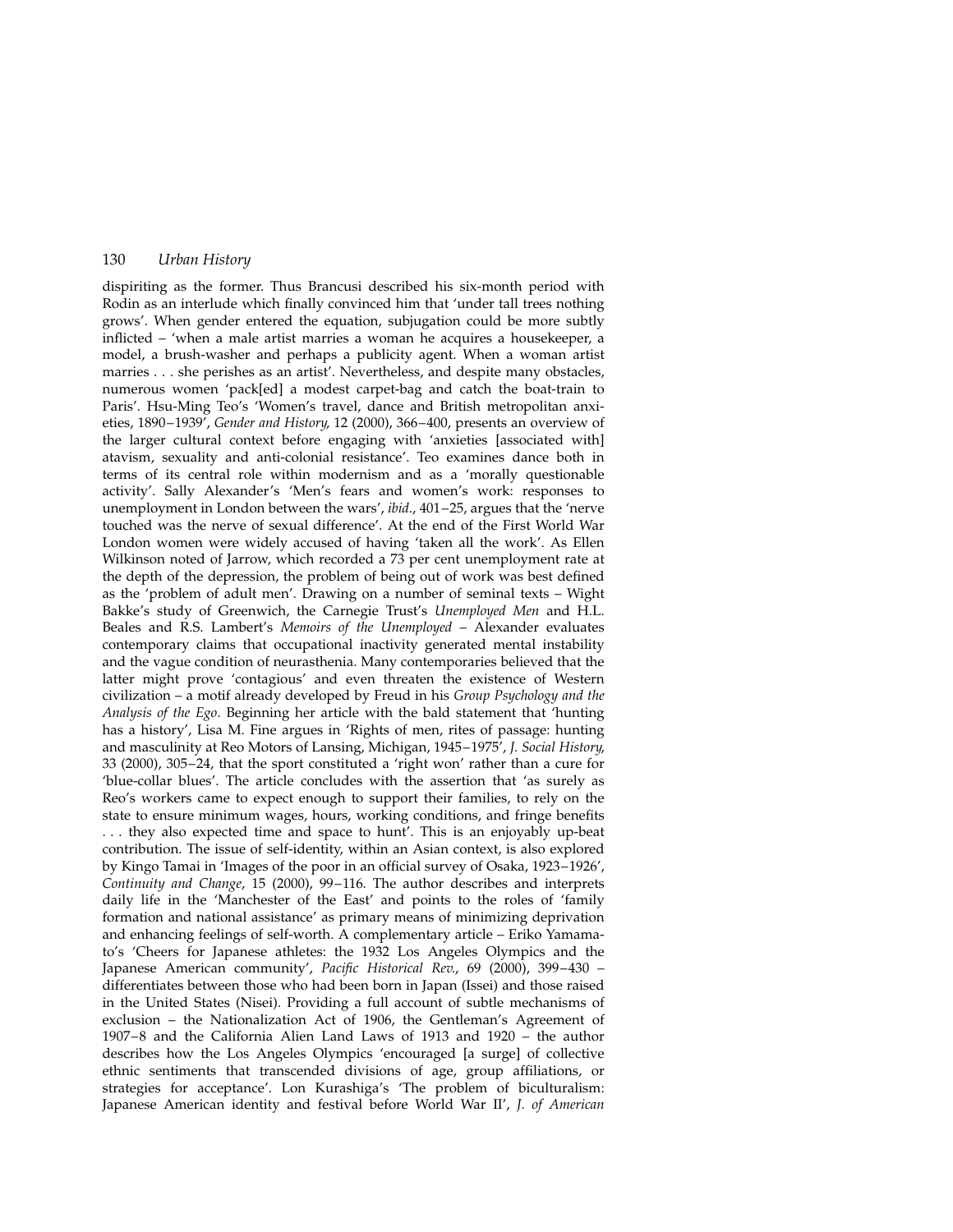History, 86 (2000), 1632-54, focuses on divergent immigrant ideals and demonstrates how the Japanese American Citizen's League gained cultural hegemony in Los Angeles. Military authorities viewed the ethnic group as a whole as a `monolithic (enemy) race' and this ensured that Japanese Americans emerged from the war 'more divided than ever'. Charlotte Brooks' 'In the twilight zone between black and white: Japanese American resettlement and community in Chicago,  $1942-45'$ , ibid.,  $81(2000)$ ,  $1655-87$ , suggests that Nisei tended to subscribe to dominant theories of black inferiority in order to win white approval. In a world dominated by crude racial stereotypes, recently arrived Japanese sought to occupy the twilight zone of 'in-betweenness'.

Continuing a seemingly unending debate about the status and personal and ideological characteristics of an indisputably great historian, David Eastwood begins his 'History, politics and reputation: E.P. Thompson reconsidered', History, 85 (2000), 634-54, with the very nearly exorbitant praise that The Making of the English Working Class should be perceived as nothing less than a work of `Mahlerian symphonic splendour'. Nevertheless, in Eastwood's view, there was another and quite different Thompson - activist, unyielding advocate of socialist humanism and conflator of localized and highly subjective conflicts with macrocosmic issues of state. Warwick University Ltd is cited as a key exemplar and linked to Thompson's commitment to traditional notions of dissent and Orwellian preoccupation with the 'secret state'  $-$  'Cromwellian major-generals, the Home Office and its phalanx of spies in the revolutionary and Napoleonic periods, the new police of the nineteenth century, the Official Secrets Act of 1911, and the emergence of M15, M16, the Special Branch and the twilight world of the "intelligence services"'. Eastwood is convinced that this cluster of associations oversimplifies the nature of the British state and confuses key relationships between social and political history. In his evaluation of Thompson the activist and particularly the stance that he adopted during the general election of  $1983$ the author fails to make a clear enough distinction between the necessary exaggerations of the public platform and the measured disinterestedness of the study-bound scholar. Eastwood maintains that too little attention has been given to the fact that, when he completed The Making of the English Working Class at the precocious age of thirty-nine, Thompson had effectively committed himself to a large-scale volume on pre-class formations  $-$  and hence to the task of evolving into an eighteenth- rather than nineteenth-century historian. While contemporaries and admirers eagerly awaited the appearance of volumes two and three of the magnum opus, others felt it to be part of their professional and ideological duty to concentrate on the mid- and later nineteenth century, thereby collaboratively augmenting the most influential historical work of its generation. Finally, Eastwood argues that `Thompson's historical and political writings . . . are of a piece [with] their thin readings of the state, their denial of the real power of formal political processes, and their sometimes bold, sometimes sentimental, celebration of dissent'. Throughout the article, there is a tendency to underplay the significance of Thompson's clash with Althusserianism and his theoretical disputes with the big guns of the New Left Review, and particularly Perry Anderson. Eastwood also too readily assumes that it is possible to separate the scholar from the human being and determine what kind of historian an individual might have been had he or she been less deeply involved in the messy business of political activism.